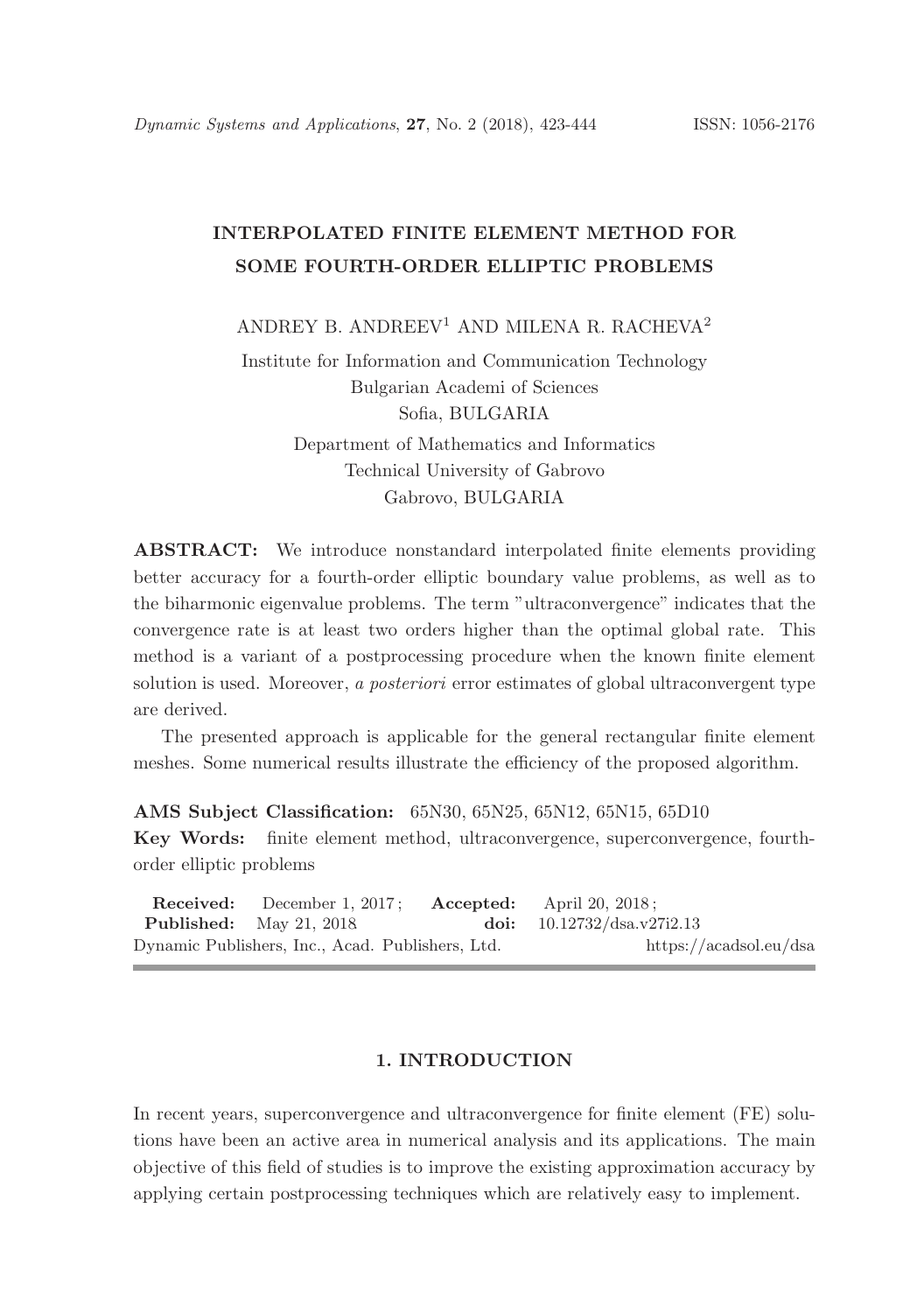Zienkiewicz and J. Zhu [16, 17] developed an effective error estimation technique of finite element approximations. Their method falls into the category of recoverybased methods. This a posteriori error estimation technique approximates the error in energy or an energy norm on a particular partition. There are many ideas which are closely related to the recovery technique (see [7, 13]). Mathematical proofs for the derivative patch recovery can be found in Li and Zhang [6]. For instance, there are proofs for some finite element methods under special assumptions of the partition and, in Q. Zhu and Zhao [15], for one-dimensional correction to the finite element solution. Relative references on a posteriori error estimation and adaptivity could be found in Ainsworth and Oden  $[1]$ , and in Verfürth  $[11]$ .

Our aim of this paper is to establish an ultraconvergence result for planar FE approximations of the elliptic fourth-order problem by using an interpolated FEM approach. Similar considerations are presented by Q. Lin et al. [7] for second order elliptic problems (see also [14]).

Supercloseness of a nonstandard nodal interpolant is exploited in this paper. This is done in order to develop postprocessing schemes to improve the approximation order of  $\Delta u_h$  from  $\mathcal{O}(h^3)$  to  $\mathcal{O}(h^5)$ , especially when polynomials of degree four in each variable are applied in FEM. An ultraconvergence result for fourth-order eigenvalue problems is obtained by means of a theorem proving the supercloseness between the Ritz projection and the corresponding approximate eigenfunction.

By applying the method ultraconvergent results are obtained without using higher elements. This procedure is based on a higher interpolation of the FE solution on the original finite elements.

Here follows the general layout of the paper: In Section 2, we present a review of a model for a fourth-order problem and its finite element procedure. In Section 3, we construct an auxiliary interpolation operator  $i<sub>h</sub>$ , which verifies certain "verticesedges" conditions. The main body of the paper contains the proofs of superclosed properties, generated by the operator  $i_h$ . This is presented in Section 4. Section 5 is devoted to the construction of high interpolation  $I_{2h}$  and the proof of a global ultraconvergence error estimate. In Section 6, we show that the method yields an ultraconvergent scheme for a fourth-order eigenvalue problem. The paper closes by some numeric examples illustrating the theory and concluding remarks.

### 2. SETTING OF THE PROBLEM AND FEM

Let us consider the fourth-order elliptic model problem:

$$
\Delta^2 u(x, y) = f(x, y), \quad (x, y) \in \Omega,\tag{1}
$$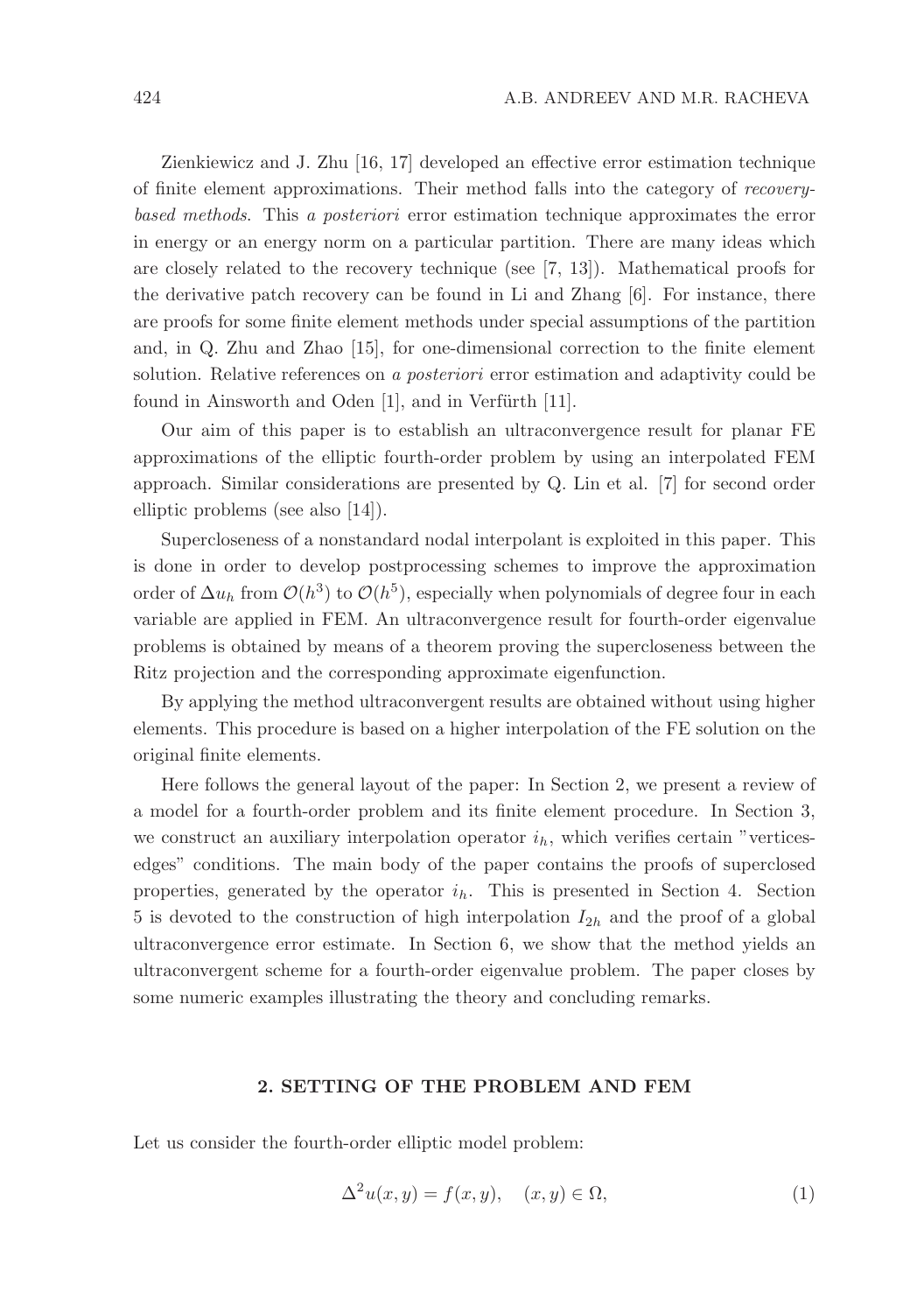with boundary conditions

$$
u(x,y) = \frac{\partial u}{\partial \nu}(x,y) = 0, \quad (x,y) \in \Gamma,
$$
\n(2)

where  $\Omega \subset \mathbf{R}^2$  is a simply connected polyrectangular domain with boundary  $\Gamma$  and  $\nu$ is the outher normal vector.

Let  $H^m(\Omega)$  be the real Sobolev space for a nonnegative integer m and their associated norms  $\|\cdot\|_{m,\Omega}$  and seminorms  $|\cdot|_{m,\Omega}$ . The weak solution of the problem (1)–(2) is a function  $u(x, y)$ , belonging to  $V \equiv H_0^2(\Omega)$ ,

$$
H_0^2(\Omega) = \left\{ v \in H^2(\Omega) : v|_{\Gamma} = \frac{\partial v}{\partial \nu}|_{\Gamma} = 0 \right\}
$$

and satisfying

$$
a(u, v) = (f, v) \quad \forall v \in V,
$$
\n(3)

where

$$
a(u, v) = \int_{\Omega} \Delta u \Delta v \, dx \, dy
$$

and the notation  $(·, ·)$  is adopted for the  $L_2(\Omega)$ −inner product.

Obviously the  $a$ -form is symmetric and coercive on  $V$ , i.e.

$$
a(u, v) = a(v, u), \quad \rho ||v||^2_{2,\Omega} \le a(v, v), \quad \forall u, v \in V,
$$

where  $\rho$  is a positive constant. Moreover, it is continuous:

$$
|a(u,v)| \le C||u||_{2,\Omega}||v||_{2,\Omega}, \quad \forall u, v \in V.
$$

Henceforth, C represents generic and positive constant.

Consider a family of regular partitions  $\tau_h$  of  $\overline{\Omega}$  consisting of rectangular finite elements  $T$ , which fulfill standard assumptions  $[5]$  and suppose that this family satisfies the inverse assumptions ([5], p. 140). Here h is a FE parameter. We denote by  $Q_k$ the set of polynomials of degree  $k$  at most in each variable.

Let  $V_h \subset V$  be finite element spaces associated with the partition  $\tau_h$ . Assume that the polynomial space in the construction of  $V_h$  contains  $Q_n$ ,  $n \geq 3$ . Our aim for constructing an ultraconvergent interpolant requires  $n \geq 4$ . In order to avoid technical difficulties we confine the considerations to the case  $n = 4$ .

Then

$$
V_h = \left\{ v \in C^1(\overline{\Omega}) \cap V : v_{|T} \in Q_4(T), \forall T \in \tau_h \right\}.
$$

Let  $P_h: V \to V_h$  be the elliptic projection operator defined by

$$
a(u - P_h u, v) = 0 \quad \forall u \in V, \ \forall v \in V_h.
$$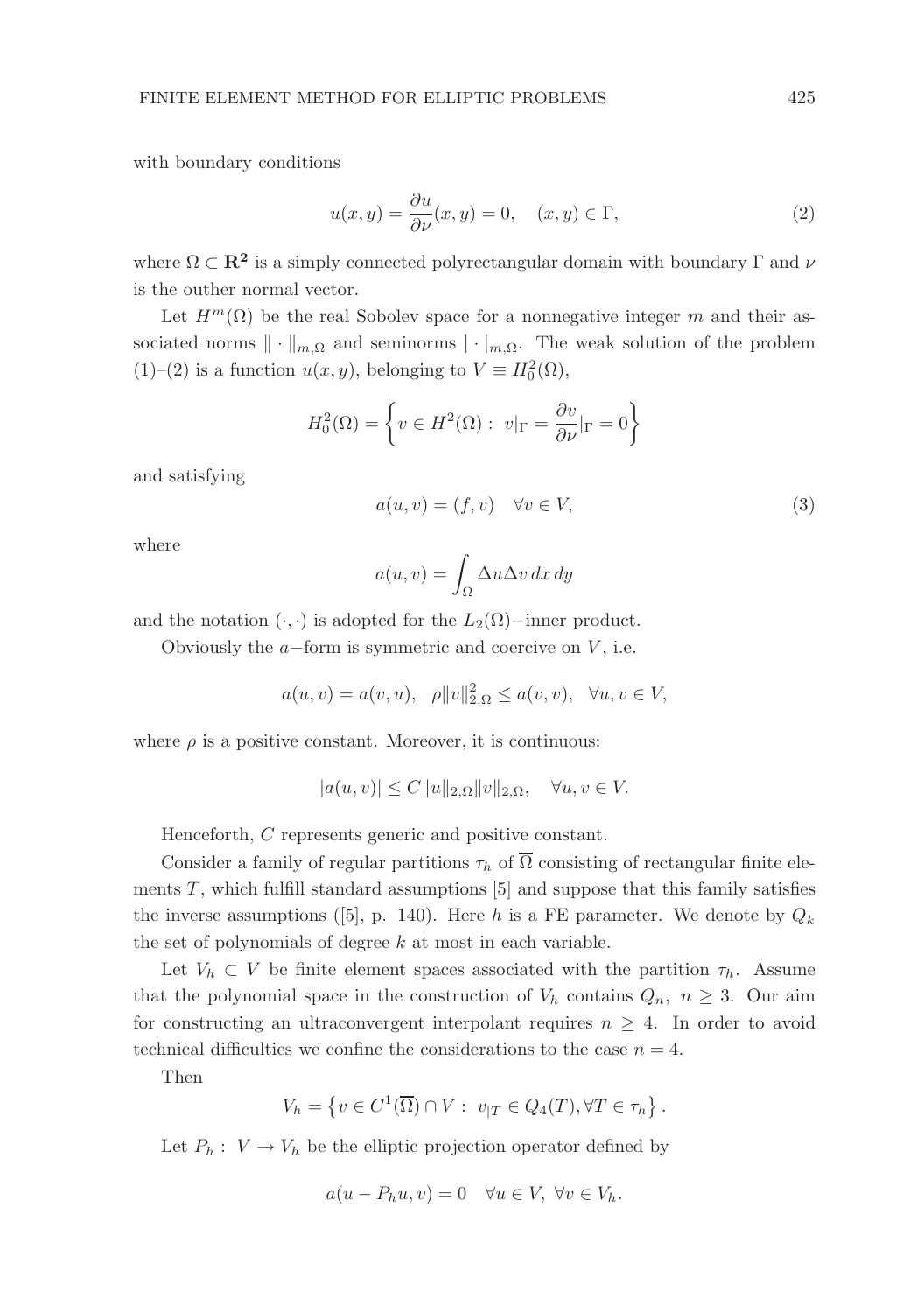It is well-known (see [11]) that if the solution  $u(x, y)$  of (3) belongs to  $H^5(\Omega) \cap V$ , then

$$
||u - P_h u||_{2,\Omega} \le C h^3 ||u||_{5,\Omega}.
$$
\n(4)

We shall construct a nonstandard interpolation operator which improve the optimal estimate (4). Two principal steps are performed for this purpose. The first one is to prove a local supercloseness in energy norm by means of special interpolation operator  $i_h$  and the second one is to prove a global ultraconvergence to  $I_{2h}P_hu$ , where the operator  $I_{2h}$  verifies certain ultraconvergence properties.

### 3. CONSTRUCTION OF THE OPERATOR IH

Consider the partition  $\tau_h = \bigcup T$ , where for any finite element T its center is denoted by  $(x_T, y_T)$  and its element dimensions in x and y-direction are denoted by  $h_{1,T}$ ,  $h_{2,T}$ , respectively. The following denotations are also adopted:

$$
h_T = \max(h_{1,T}; h_{2,T}), \quad h = \max_{T \in \tau_h} h_T.
$$

Also, the vertices and edges of any element T are noted by  $s_j$  and  $l_j$ ,  $j = 1, ..., 4$ , respectively.

Taking in consideration the case  $n = 4$  we introduce the interpolation operator  $i_h: C^1(T) \to V_h(T)$  using the so-called "vertices - edges" conditions:  $\forall v \in C^1(T)$ and  $j=1,\ldots,4$ 

$$
i_h v(s_j) = v(s_j), \qquad \frac{\partial i_h v}{\partial x}(s_j) = \frac{\partial v}{\partial x}(s_j),
$$

$$
\frac{\partial i_h v}{\partial y}(s_j) = \frac{\partial v}{\partial y}(s_j), \qquad \frac{\partial^2 i_h v}{\partial x \partial y}(s_j) = \frac{\partial^2 v}{\partial x \partial y}(s_j),
$$

$$
\int_{l_j} i_h v(x, y) dl_j = \int_{l_j} v(x, y) dl_j, \qquad \int_{l_j} \frac{\partial i_h v}{\partial \nu}(x, y) dl_j = \int_{l_j} \frac{\partial v}{\partial \nu}(x, y) dl_j,
$$

$$
\int_{T} i_h v(x, y) dx dy = \int_{T} v(x, y) dx dy.
$$
(5)

It is evident that  $i_h v \equiv v$  for any  $v \in V_h$ . Let us remark that

$$
||i_h v - v||_{2,\Omega} \le Ch^3 ||v||_{5,\Omega}.
$$

In one-dimensional case (see [3]) the basis determining the operator  $i_h$  is  $\{\varphi_i(t)\}_{i=1}^5$ ,  $t \in [-1, 1]$ , where:

$$
\begin{pmatrix}\n\varphi_1(t) \\
\varphi_2(t) \\
\varphi_3(t) \\
\varphi_4(t) \\
\varphi_5(t)\n\end{pmatrix} = \frac{1}{16} \begin{pmatrix}\n-15 & 4 & 30 & -12 & -7 \\
-5 & 4 & 6 & -4 & -1 \\
15 & 0 & -30 & 0 & 15 \\
-15 & -4 & 30 & 12 & -7 \\
5 & 4 & -6 & -4 & 1\n\end{pmatrix} \begin{pmatrix}\nt^4 \\
t^3 \\
t^2 \\
t \\
t \\
1\n\end{pmatrix}.
$$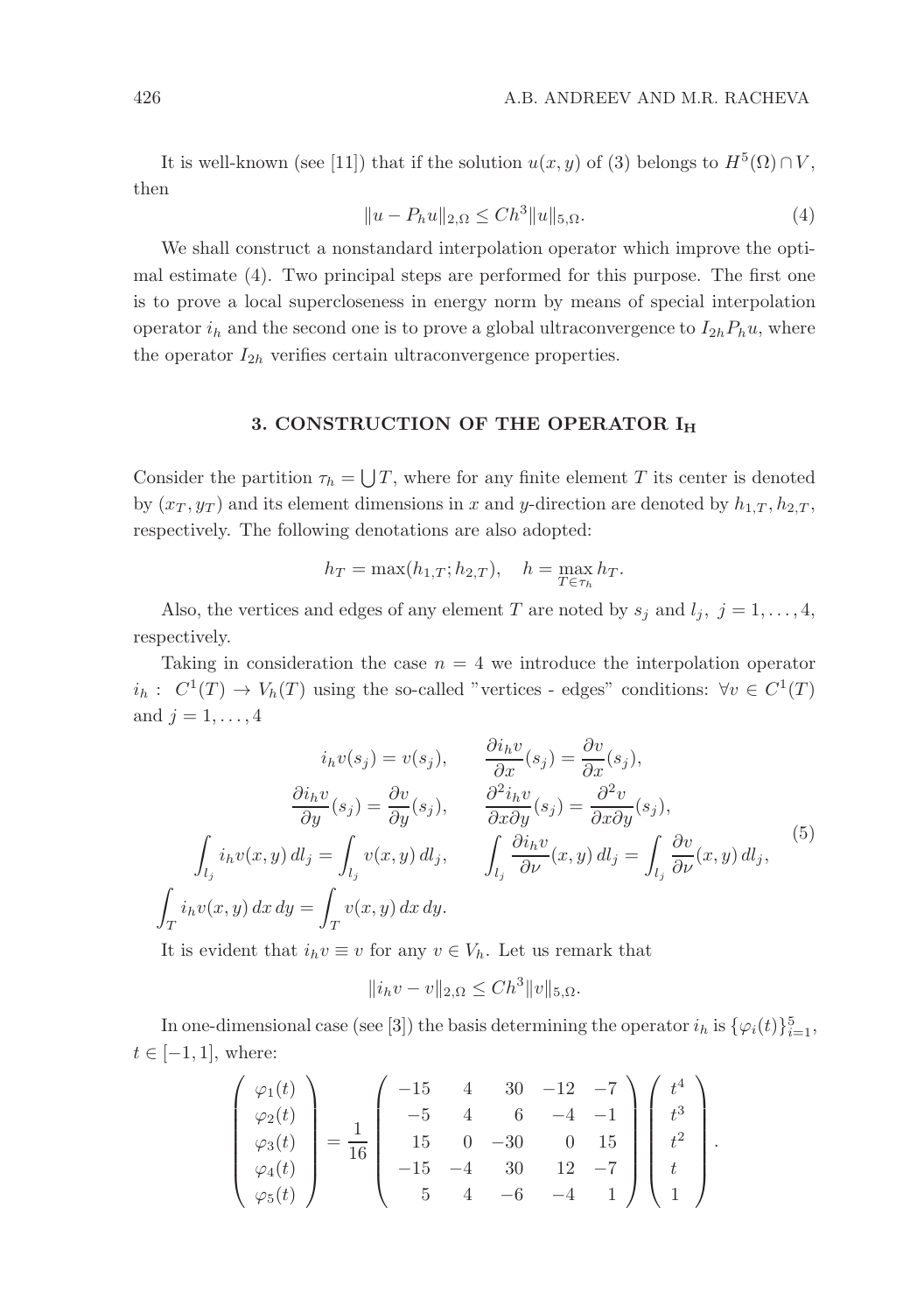Then, for the two-dimensional case the basis is obtained by the products  $\varphi_i(x)$ .  $\varphi_s(y), i, s = 1, \ldots, 5$ , i.e. is  $\{\psi_j(x, y)\}_{j=1}^{25}$ . Moreover,

$$
i_h v(x, y)|_T = \sum_{j=1}^{25} \hat{v}_j \cdot \psi_j \left( \frac{x - x_T}{h_{1,T}}, \frac{y - y_T}{h_{2,T}} \right),
$$

where

$$
\hat{v}_{4i-3} = v(s_i), \qquad \hat{v}_{4i-2} = h_{1,T} \frac{\partial v}{\partial x}(s_i),
$$
  

$$
\hat{v}_{4i-1} = h_{2,T} \frac{\partial v}{\partial y}(s_i), \qquad \hat{v}_{4i} = h_{1,T} h_{2,T} \frac{\partial^2 v}{\partial x \partial y}(s_i), \quad i = 1, ..., 4;
$$
  

$$
\hat{v}_{2i+15} = \frac{1}{h_{1,T}} \int_{l_i} v(x, y) dx, \qquad \hat{v}_{2i+16} = \frac{h_{2,T}}{h_{1,T}} \int_{l_i} \frac{\partial v}{\partial y}(x, y) dx, \quad i = 1; 3;
$$
  

$$
\hat{v}_{2i+15} = \frac{1}{h_{2,T}} \int_{l_i} v(x, y) dy, \qquad \hat{v}_{2i+16} = \frac{h_{1,T}}{h_{2,T}} \int_{l_i} \frac{\partial v}{\partial x}(x, y) dy, \quad i = 2; 4;
$$
  

$$
\hat{v}_{25} = \frac{1}{h_{1,T} h_{2,T}} \int_{T} v(x, y) dx dy.
$$

**Remark 1.** From (5) it is easy to see that  $i_h$  satisfies the  $C^1$ -condition. That is continuity of the function  $i_h v$  and continuity of its first derivatives across the interelement boundaries.

### 4. SUPERCLOSE PROPERTIES OF I<sup>H</sup>

This section presents important error estimates which are related to the interpolated finite element method. The difficulties for fourth-order elliptic problems arise from the availability of the mixed derivatives in the variational bilinear a−form. However,

$$
a(u,v) = \int_{\Omega} \left[ \frac{\partial^2 u}{\partial x^2} \frac{\partial^2 v}{\partial x^2} + 2 \frac{\partial^2 u}{\partial x \partial y} \frac{\partial^2 v}{\partial x \partial y} + \frac{\partial^2 u}{\partial y^2} \frac{\partial^2 v}{\partial y^2} \right] dx \, dy.
$$

This presentation is not unique in terms of subject-matter (see for example [10]). Let us introduce the following error functions for any  $T \in \tau_h$ :

$$
E(x) = \frac{1}{2} \left[ (x - x_T)^2 - h_{1,T}^2 \right], \qquad F(y) = \frac{1}{2} \left[ (y - y_T)^2 - h_{2,T}^2 \right].
$$

We use the identities:

$$
x - x_T = \frac{1}{90} \left[ E^3(x) \right]^{(5)},
$$
  

$$
(x - x_T)^2 = \frac{1}{1260} \left[ E^4(x) \right]^{(6)} + \frac{h_{1,T}^2}{7}.
$$
 (6)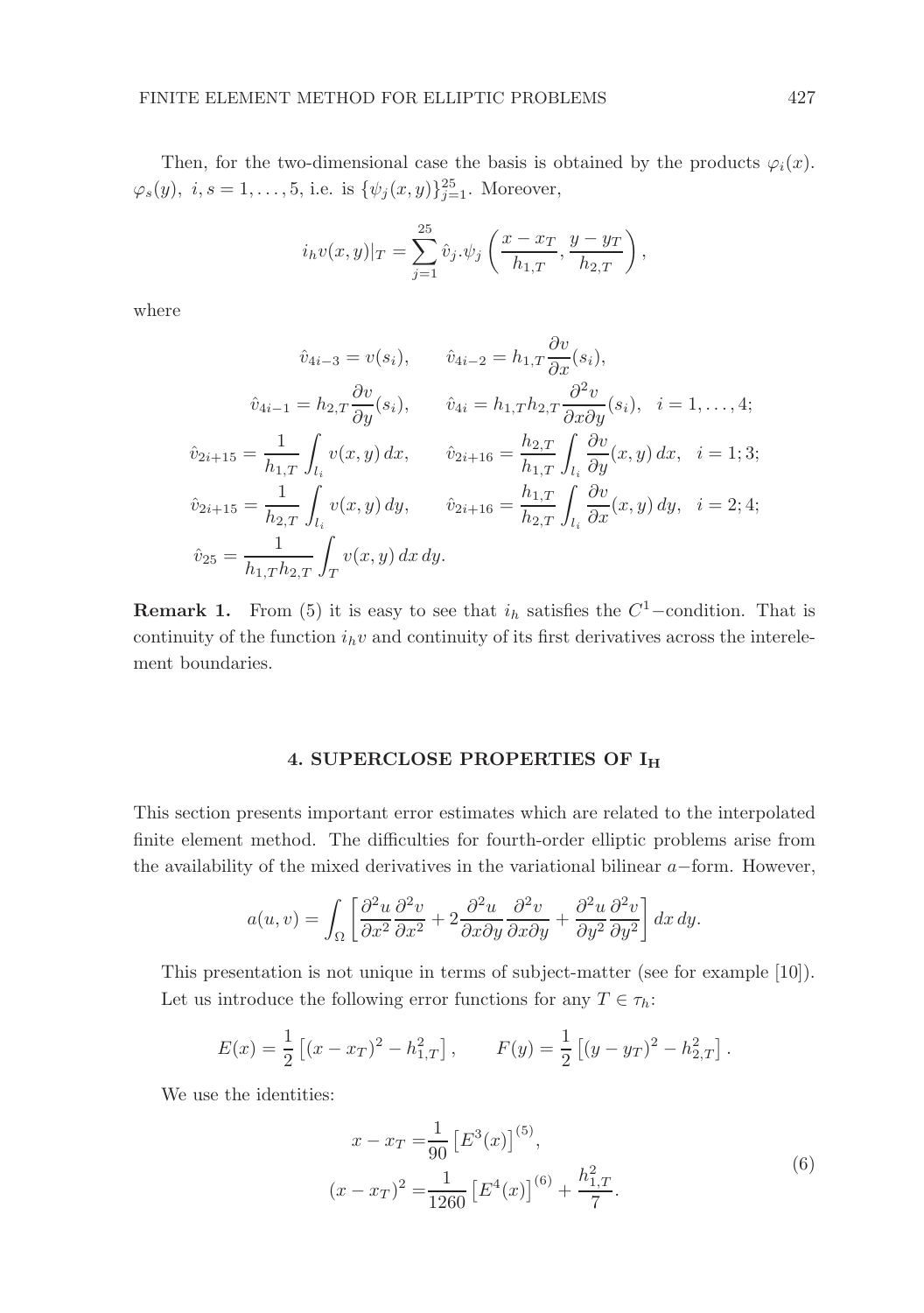Further, we use another pair of identities:

$$
(x - x_T)^3 = \frac{1}{420} \left[ E^4(x) \right]^{(5)} + \frac{h_{1,T}^2}{210} \left[ E^3(x) \right]^{(5)},
$$
  
\n
$$
(x - x_T)^4 = \frac{1}{4725} \left[ E^5(x) \right]^{(6)} + \frac{h_{1,T}^2}{1890} \left[ E^4(x) \right]^{(6)} + \frac{h_{1,T}^4}{21}.
$$
\n(7)

The following Lemma gives some integral presentations by means of error function  $E(x)$ :

**Lemma 1.** Let 
$$
v(x, y)
$$
 be a sufficiently smooth function defined on  $\overline{T}, T \in \tau_h$ . Then  
\n(i) If  $\int_{l_i} v(x, y) dy = \int_{l_i} \frac{\partial v}{\partial x}(x, y) dy = 0$ ,  $i = 2; 4$ , then  
\n
$$
\int_{T} (x - x_T)v(x, y) dx dy = -\frac{1}{90} \int_{T} E^3(x) \frac{\partial^5 v}{\partial x^5}(x, y) dx dy;
$$
\n
$$
\int_{T} (x - x_T)^3 v(x, y) dx dy = -\frac{1}{420} \int_{T} E^4(x) \frac{\partial^5 v}{\partial x^5}(x, y) dx dy
$$
\n
$$
-\frac{h_{1,T}^2}{210} \int_{T} E^3(x) \frac{\partial^5 v}{\partial x^5}(x, y) dx dy;
$$
\n(8)

(ii) If 
$$
\int_{l_i} v(x, y) dy = \int_{l_i} \frac{\partial v}{\partial x}(x, y) dy = \int_T v(x, y) dx dy = 0, i = 2; 4, then
$$
  

$$
\int_T (x - x_T)^2 v(x, y) dx dy = \frac{1}{1260} \int_T E^4(x) \frac{\partial^6 v}{\partial x^6}(x, y) dx dy;
$$

$$
\int_T (x - x_T)^4 v(x, y) dx dy = \frac{1}{4725} \int_T E^5(x) \frac{\partial^6 v}{\partial x^6}(x, y) dx dy
$$
(9)
$$
+ \frac{h_{1,T}^2}{1890} \int_T E^4(x) \frac{\partial^6 v}{\partial x^6}(x, y) dx dy.
$$

Proof. The four equalities (8) and (9) are proved by using identities (6) and (7) for the terms  $(x - x_T)^i$ ,  $i = 1, ..., 4$ . The Green's formula and the above conditions are applied.  $\Box$ 

Next, other identities related to the two error functions  $E(x)$  and  $F(y)$  are needed:

$$
(x - x_T)^3 = \frac{1}{15} \left[ E^3(x) \right]^{(3)} + \frac{3h_{1,T}^2}{5} (x - x_T),
$$
  
\n
$$
(x - x_T)^4 = \frac{1}{105} \left[ E^4(x) \right]^{(4)} + \frac{6h_{1,T}^2}{7} (x - x_T)^2 - \frac{3h_{1,T}^4}{35},
$$
\n(10)

and correspondingly

$$
(y - yT)3 = \frac{1}{15} [F3(y)](3) + \frac{3h2,T2}{5}(y - yT),
$$
  
\n
$$
(y - yT)4 = \frac{1}{105} [F4(y)](4) + \frac{6h2,T2}{7}(y - yT)2 - \frac{3h2,T4}{35}.
$$
\n(11)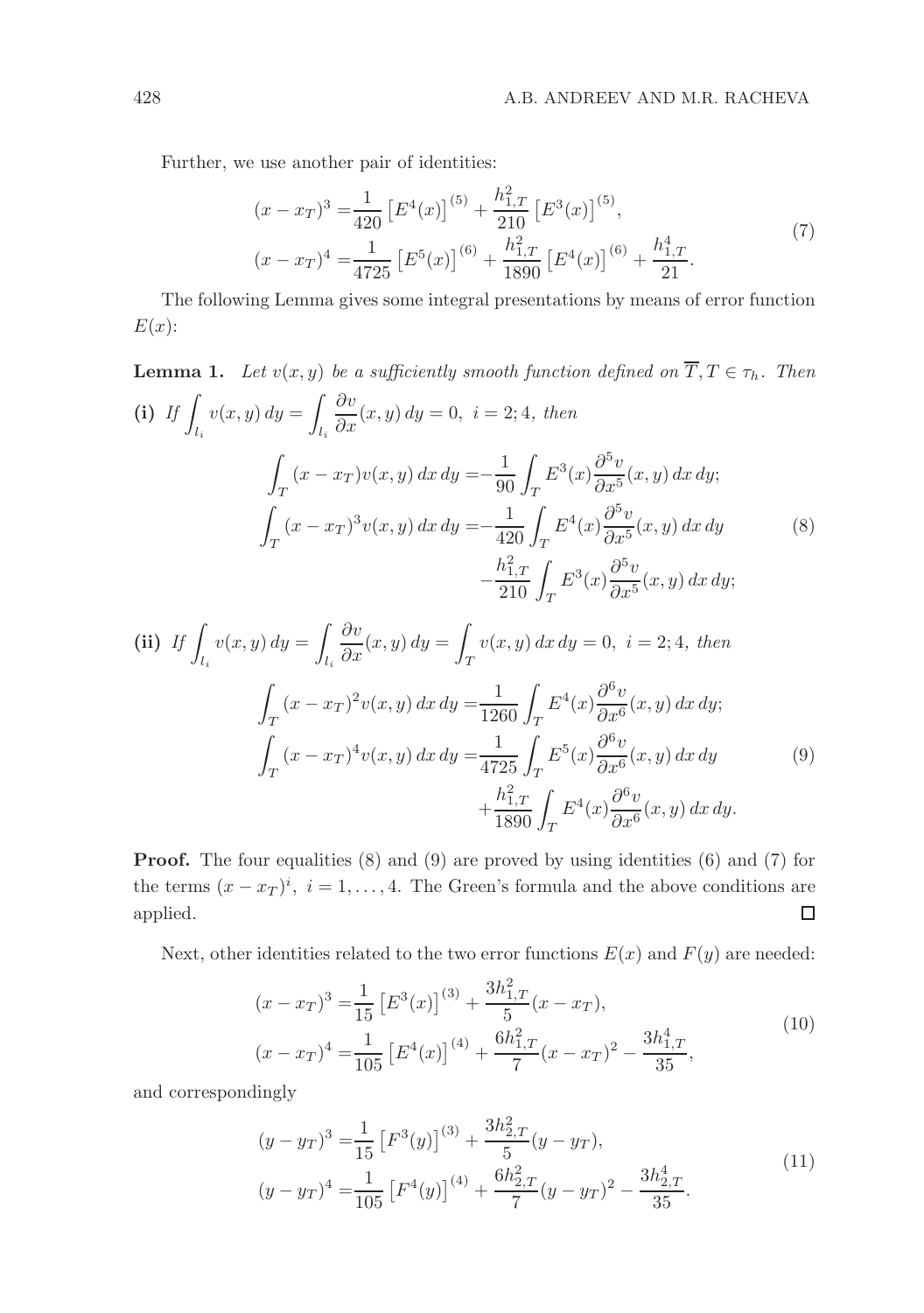**Lemma 2.** Suppose that for sufficiently smooth function  $v(x, y)$ 

$$
\frac{\partial^{i+j}v}{\partial x^{i}\partial y^{j}}(s_{k}) = 0, \quad i, j = 0, 1;
$$
  

$$
\int_{l_{k}} v dl = \int_{l_{k}} \frac{\partial v}{\partial \nu} dl = \int_{T} v dx dy = 0, \quad k = 1, ..., 4,
$$

then the following six relations for the function  $(x - x_T)^i (y - y_T)^j \frac{\partial^4 v}{\partial x^2 \partial y^2}$  $\frac{\partial^2 u}{\partial x^2 \partial y^2}$  when  $i, j \in$  $\{0, \ldots, 4\}$  are valid:  $({\bf R_1})$  For  $i, j = 0, 1, 2;$ 

 $= 0;$ 

$$
\int_T (x - x_T)^i (y - y_T)^j \frac{\partial^4 v}{\partial x^2 \partial y^2} dx dy
$$

(**R**<sub>2</sub>) For  $j = 0, 1, 2$  and, by analogy for  $i = 0, 1, 2$ 

$$
\int_{T} (x - x_T)^3 (y - y_T)^j \frac{\partial^4 v}{\partial x^2 \partial y^2} dx dy = -\frac{1}{15} \int_{T} E^3(x) (y - y_T)^j \frac{\partial^7 v}{\partial x^5 \partial y^2} dx dy,
$$
  

$$
\int_{T} (x - x_T)^i (y - y_T)^3 \frac{\partial^4 v}{\partial x^2 \partial y^2} dx dy = -\frac{1}{15} \int_{T} F^3(y) (x - x_T)^i \frac{\partial^7 v}{\partial x^2 \partial y^5} dx dy;
$$

(**R**<sub>3</sub>) For  $j = 0, 1, 2$  and  $i = 0, 1, 2$ , respectively

$$
\int_{T} (x - x_T)^4 (y - y_T)^j \frac{\partial^4 v}{\partial x^2 \partial y^2} dx dy = \frac{1}{105} \int_{T} E^4(x) (y - y_T)^j \frac{\partial^8 v}{\partial x^6 \partial y^2} dx dy,
$$
  

$$
\int_{T} (x - x_T)^i (y - y_T)^4 \frac{\partial^4 v}{\partial x^2 \partial y^2} dx dy = \frac{1}{105} \int_{T} F^4(y) (x - x_T)^i \frac{\partial^8 v}{\partial x^2 \partial y^6} dx dy;
$$

 $({\bf R_4})$  For  $i, j = 3$ 

$$
\int_T (x - x_T)^3 (y - y_T)^3 \frac{\partial^4 v}{\partial x^2 \partial y^2} dx dy = -\frac{1}{15} \int_T E^3(x) (y - y_T)^3 \frac{\partial^7 v}{\partial x^5 \partial y^2} dx dy
$$

$$
- \frac{h_{1,T}^2}{25} \int_T F^3(y) (x - x_T) \frac{\partial^7 v}{\partial x^2 \partial y^5} dx dy;
$$

(**R**<sub>5</sub>) For  $(i, j) = (3, 4)$  and  $(i, j) = (4, 3)$ , respectively

$$
\int_{T} (x - x_T)^4 (y - y_T)^3 \frac{\partial^4 v}{\partial x^2 \partial y^2} dx dy = \frac{1}{105} \int_{T} E^4(x) (y - y_T)^3 \frac{\partial^7 v}{\partial x^5 \partial y^2} dx dy
$$

$$
- \frac{2h_{1,T}^2}{35} \int_{T} (x - x_T)^2 F^3(y) \frac{\partial^7 v}{\partial x^2 \partial y^5} dx dy + \frac{h_{1,T}^4}{175} \int_{T} F^3(y) \frac{\partial^7 v}{\partial x^2 \partial y^5} dx dy;
$$

$$
\int_{T} (x - x_T)^3 (y - y_T)^4 \frac{\partial^4 v}{\partial x^2 \partial y^2} dx dy = \frac{1}{105} \int_{T} F^4(y) (x - x_T)^3 \frac{\partial^7 v}{\partial x^2 \partial y^5} dx dy
$$

$$
- \frac{2h_{2,T}^2}{35} \int_{T} (y - y_T)^2 E^3(x) \frac{\partial^7 v}{\partial x^5 \partial y^2} dx dy + \frac{h_{2,T}^4}{175} \int_{T} E^3(x) \frac{\partial^7 v}{\partial x^5 \partial y^2} dx dy;
$$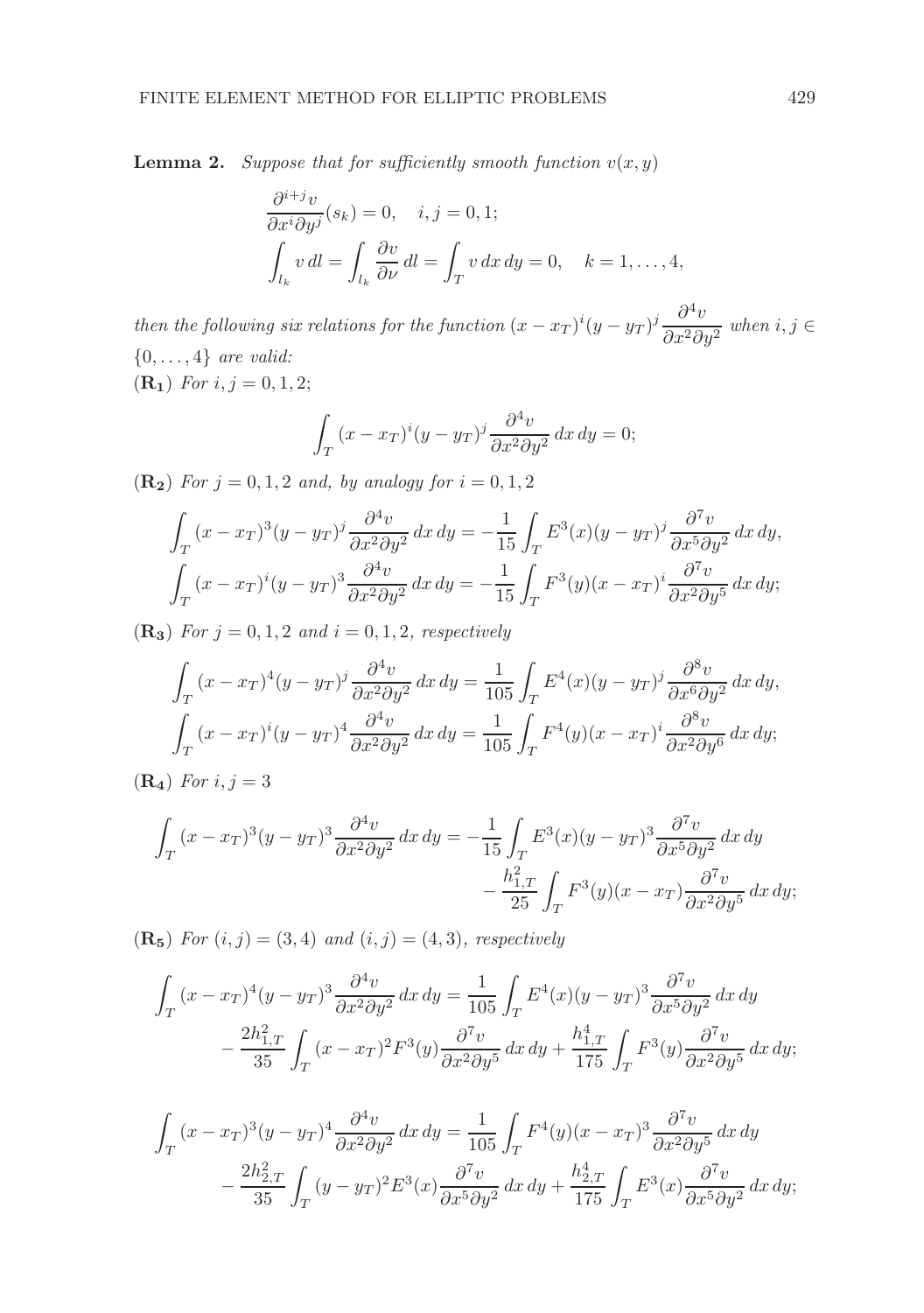$(\mathbf{R}_{\mathbf{6}})$  For  $i, j = 4$ 

$$
\int_T (x - x_T)^4 (y - y_T)^4 \frac{\partial^4 v}{\partial x^2 \partial y^2} dx dy = \frac{1}{105} \int_T E^4(x) (y - y_T)^4 \frac{\partial^7 v}{\partial x^5 \partial y^2} dx dy
$$

$$
+ \frac{2h_{1,T}^2}{245} \int_T (x - x_T)^2 F^4(y) \frac{\partial^7 v}{\partial x^2 \partial y^5} dx dy - \frac{h_{1,T}^4}{1225} \int_T F^4(y) \frac{\partial^8 v}{\partial x^2 \partial y^6} dx dy.
$$

Proof. Direct calculations proves the first relation. The next one follows by presentations of  $(x - x_T)^3$  and  $(y - y_T)^3$  from (10), (11). Then integrating by parts and using  $(R_1)$  we obtain  $(R_2)$ .

By way of analogy with the previous case the relation  $(R_3)$  is connected with the presentation of  $(x - x_T)^4$  and  $(y - y_T)^4$  from (10), (11).

In order to prove the cases  $(R_4)$  and  $(R_5)$  we transform  $(x - x_T)^3$  and  $(x - x_T)^4$ by means of (10). Then, after integrating by parts we use the relation  $(R_2)$ .

The last case  $(R_6)$  follows from the presentation of  $(x - x_T)^4$  in (10) and from the corresponding equality of  $(R_3)$ . □

Finally, the last two lemmas make it possible to formulate a superclose property concerning the interpolation operator  $i_h$ . This important result will be proved in the following theorem:

**Theorem 1.** Let the solution  $u(x, y)$  of problem (3) belongs to the space  $H^7(\Omega)$ . Then, for any  $v \in V_h(\Omega)$ 

$$
a(i_h u - u, v) \le Ch^5 \|u\|_{7,\Omega} \|v\|_{2,\Omega}.
$$
\n(12)

**Proof.** Let us denote  $U = i_h u - u$ . The three ingredients of the a–form  $a(U, v)$  have to be estimated. It should be noted that both terms

$$
\int_{\Omega} \frac{\partial^2 U}{\partial x^2} \frac{\partial^2 v}{\partial x^2} dx dy \quad \text{and} \quad \int_{\Omega} \frac{\partial^2 U}{\partial y^2} \frac{\partial^2 v}{\partial y^2} dx dy
$$

can be treated in a similar way.

Step 1. Consider Ω  $\partial^2 U$  $\partial y^2$  $\partial^2 v$  $\frac{\partial^2}{\partial y^2} dx dy$ ,  $\forall v \in V_h$ . So, for  $(x, y) \in T$ , the second factor is expanded as follows:

$$
\frac{\partial^2 v}{\partial y^2}(x, y) = \sum_{s=0}^4 \frac{(x - x_T)^s}{s!} \frac{\partial^{s+2} v}{\partial x^s \partial y^2}(x_T, y),
$$

taking into account that  $v(x, y)|_T \in Q_4(T)$ , consequently

$$
\int_{\Omega} \frac{\partial^2 U}{\partial y^2} \frac{\partial^2 v}{\partial y^2} dx dy = \sum_{T \in \tau_h} \sum_{s=0}^4 \int_T \frac{(x - x_T)^s}{s!} \frac{\partial^2 U}{\partial y^2} \frac{\partial^{s+2} v}{\partial x^s \partial y^2} (x_T, y) dx dy.
$$
 (13)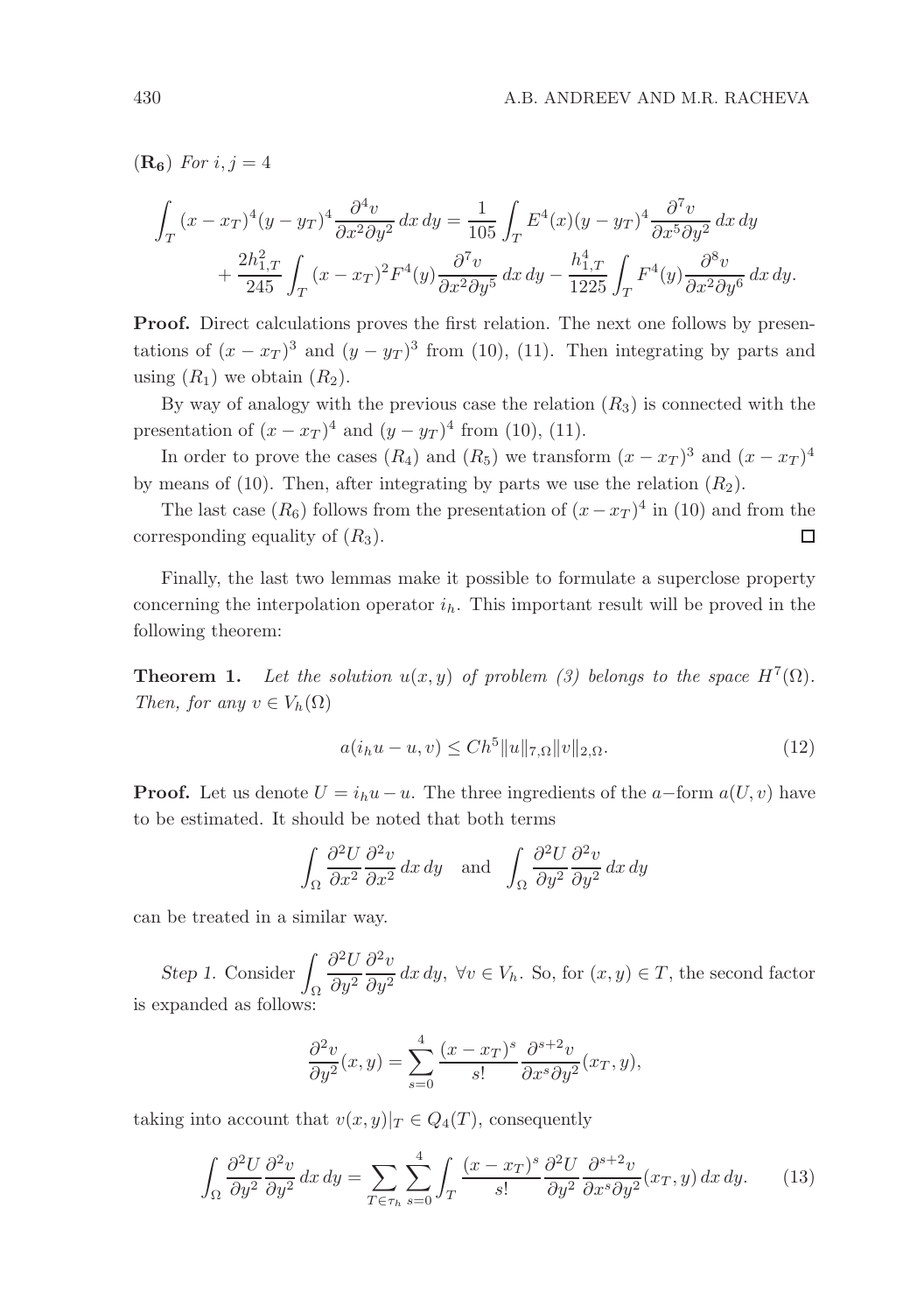The first term  $(s = 0)$  in the right-hand side of (13) is cancelled. This fact follows by definition of  $U(x, y)$  and using Green's formula, i.e.

$$
\int_{T} \frac{\partial^2 U}{\partial y^2} \frac{\partial^2 v}{\partial y^2} (x_T, y) \, dx \, dy = 0. \tag{14}
$$

In order to transform the other components of (13), it has to be verified that the functions

$$
\frac{\partial^2 U}{\partial y^2} \frac{\partial^{s+2} v}{\partial x^s \partial y^2} (x_T, y), \quad s = 1, \dots, 4,
$$

fulfill the conditions of Lemma 1. Hence, the relations (8) and (9) will be satisfied for  $s = 1; 3$  and  $s = 2; 4$  respectively.

Let  $i = 2, 4$  and  $s = 1, \ldots, 4$ . Integrating by parts reveals that:

$$
\int_{l_i} \frac{\partial^2 U}{\partial y^2} \frac{\partial^{s+2} v}{\partial x^s \partial y^2} (x_T, y) dy = \frac{\partial U}{\partial y} (x_T \pm h_{1,T}, y) \left. \frac{\partial^{s+2} v}{\partial x^s \partial y^2} (x_T, y) \right|_{y_T - h_{2,T}}^{y_T + h_{2,T}}
$$

$$
- \int_{l_i} \frac{\partial U}{\partial y} \frac{\partial^{s+3} v}{\partial x^s \partial y^3} (x_T, y) dy = -U(x_T \pm h_{1,T}, y) \left. \frac{\partial^{s+3} v}{\partial x^s \partial y^3} (x_T, y) \right|_{y_T - h_{2,T}}^{y_T + h_{2,T}}
$$

$$
+ \int_{l_i} U \frac{\partial^{s+4} v}{\partial x^s \partial y^4} (x_T, y) dy = 0. \tag{15}
$$

By analogy, it is easy to get the equality:

$$
\int_{l_i} \frac{\partial}{\partial x} \left[ \frac{\partial^2 U}{\partial y^2} \frac{\partial^{s+2} v}{\partial x^s \partial y^2} (x_T, y) \right] dy = \int_{l_i} \frac{\partial^3 U}{\partial x \partial y^2} \frac{\partial^{s+2} v}{\partial x^s \partial y^2} (x_T, y) dy = 0, \quad (16)
$$

having in mind the definition of U.

For  $s = 2$ ; 4 and using the Green's formula we get:

$$
\int_{T} \frac{\partial^{2}U}{\partial y^{2}} \frac{\partial^{s+2}v}{\partial x^{s} \partial y^{2}}(x_{T}, y) dx dy = \left(\int_{l_{3}} - \int_{l_{1}}\right) \frac{\partial U}{\partial y} \frac{\partial^{s+2}v}{\partial x^{s} \partial y^{2}}(x_{T}, y) dx \n- \int_{T} \frac{\partial U}{\partial y} \frac{\partial^{s+3}v}{\partial x^{s} \partial y^{3}}(x_{T}, y) dx dy = \left(\int_{l_{3}} - \int_{l_{1}}\right) U \frac{\partial^{s+3}v}{\partial x^{s} \partial y^{3}}(x_{T}, y) dx \n+ \int_{T} U \frac{\partial^{s+4}v}{\partial x^{s} \partial y^{4}}(x_{T}, y) dx dy = 0.
$$
\n(17)

Then, in view of (15) and (16), applying (8) of Lemma 1 for the function  $\partial^2 U$  $\partial y^2$  $\partial^{s+2}v$  $\frac{\partial}{\partial x^s \partial y^2}(x_T, y)$  with  $s = 1$  and  $s = 3$  respectively, we obtain:

$$
\int_{T} (x - x_{T}) \frac{\partial^{2} U}{\partial y^{2}} \frac{\partial^{3} v}{\partial x \partial y^{2}} (x_{T}, y) dx dy
$$
\n
$$
= \frac{1}{90} \int_{T} E^{3}(x) \frac{\partial^{7} u}{\partial x^{5} \partial y^{2}} \frac{\partial^{3} v}{\partial x \partial y^{2}} (x_{T}, y) dx dy; \quad (18)
$$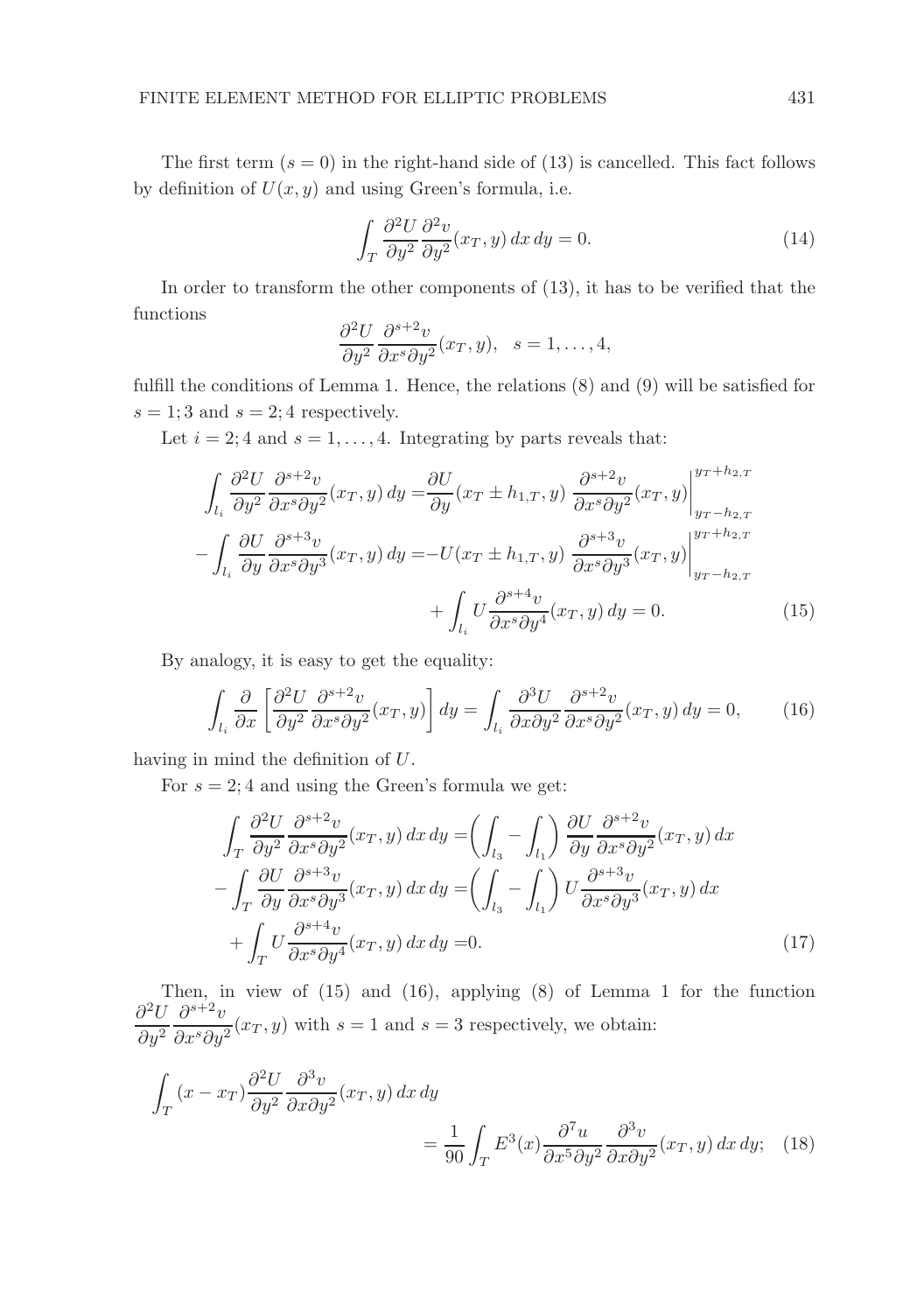$$
\int_{T} \frac{(x - x_T)^3}{3!} \frac{\partial^2 U}{\partial y^2} \frac{\partial^5 v}{\partial x^3 \partial y^2} (x_T, y) dx dy = \frac{1}{420.3!} \int_{T} E^4(x) \frac{\partial^7 u}{\partial x^5 \partial y^2} \frac{\partial^5 v}{\partial x^3 \partial y^2} (x_T, y) dx dy + \frac{h_{1,T}^2}{210.3!} \int_{T} E^3(x) \frac{\partial^7 u}{\partial x^5 \partial y^2} \frac{\partial^5 v}{\partial x^3 \partial y^2} (x_T, y) dx dy.
$$
 (19)

Similarly, we get:

$$
\int_{T} \frac{(x - x_T)^2}{2!} \frac{\partial^2 U}{\partial y^2} \frac{\partial^4 v}{\partial x^2 \partial y^2} (x_T, y) dx dy
$$
  
= 
$$
-\frac{1}{1260.2!} \int_{T} E^4(x) \frac{\partial^8 u}{\partial x^6 \partial y^2} \frac{\partial^4 v}{\partial x^2 \partial y^2} (x_T, y) dx dy;
$$

$$
\int_{T} \frac{(x - x_T)^4}{4!} \frac{\partial^2 U}{\partial y^2} \frac{\partial^6 v}{\partial x^4 \partial y^2}(x, y) dx dy = -\frac{1}{4725.4!} \int_{T} E^5(x) \frac{\partial^8 u}{\partial x^6 \partial y^2} \frac{\partial^6 v}{\partial x^4 \partial y^2}(x, y) dx dy \n- \frac{h_{1,T}^2}{1890.4!} \int_{T} E^4(x) \frac{\partial^8 u}{\partial x^6 \partial y^2} \frac{\partial^6 v}{\partial x^4 \partial y^2}(x, y) dx dy,
$$

having in mind (15)-(17) and applying (9) of Lemma 1 for the same function with  $s = 2$  and  $s = 4$ , respectively.

It is possible to reduce the requirement for high smoothness without loss of accuracy. Indeed, using the identity

$$
[E^k(x)]' = kE^{k-1}(x).(x - x_T), \quad k = 4; 5,
$$

the last two equalities may be written in the form

$$
\int_{T} \frac{(x - x_T)^2}{2!} \frac{\partial^2 U}{\partial y^2} \frac{\partial^4 v}{\partial x^2 \partial y^2} (x_T, y) dx dy
$$
\n
$$
= \frac{1}{315.2!} \int_{T} E^3(x) (x - x_T) \frac{\partial^7 u}{\partial x^5 \partial y^2} \frac{\partial^4 v}{\partial x^2 \partial y^2} (x_T, y) dx dy; \quad (20)
$$

$$
\int_{T} \frac{(x - x_T)^4}{4!} \frac{\partial^2 U}{\partial y^2} \frac{\partial^6 v}{\partial x^4 \partial y^2}(x, y) dx dy
$$
\n
$$
= \frac{1}{945.4!} \int_{T} E^4(x)(x - x_T) \frac{\partial^7 u}{\partial x^5 \partial y^2} \frac{\partial^6 v}{\partial x^4 \partial y^2}(x, y) dx dy
$$
\n
$$
+ \frac{h_{1,T}^2}{1890.3!} \int_{T} E^3(x)(x - x_T) \frac{\partial^7 u}{\partial x^5 \partial y^2} \frac{\partial^6 v}{\partial x^4 \partial y^2}(x, y) dx dy. \quad (21)
$$

The right-hand side of (18), (19) and (20) can be transformed for  $v \in V_h$  and  $T \in \tau_h$  by the identity

$$
\frac{\partial^{s+2}v}{\partial x^s \partial y^2}(x_T, y) = \sum_{i=s}^4 \frac{(x_T - x)^{i-s}}{(i-s)!} \frac{\partial^{i+2}v}{\partial x^i \partial y^2}(x, y), \quad s = 1, 2, 3; \ (x, y) \in T.
$$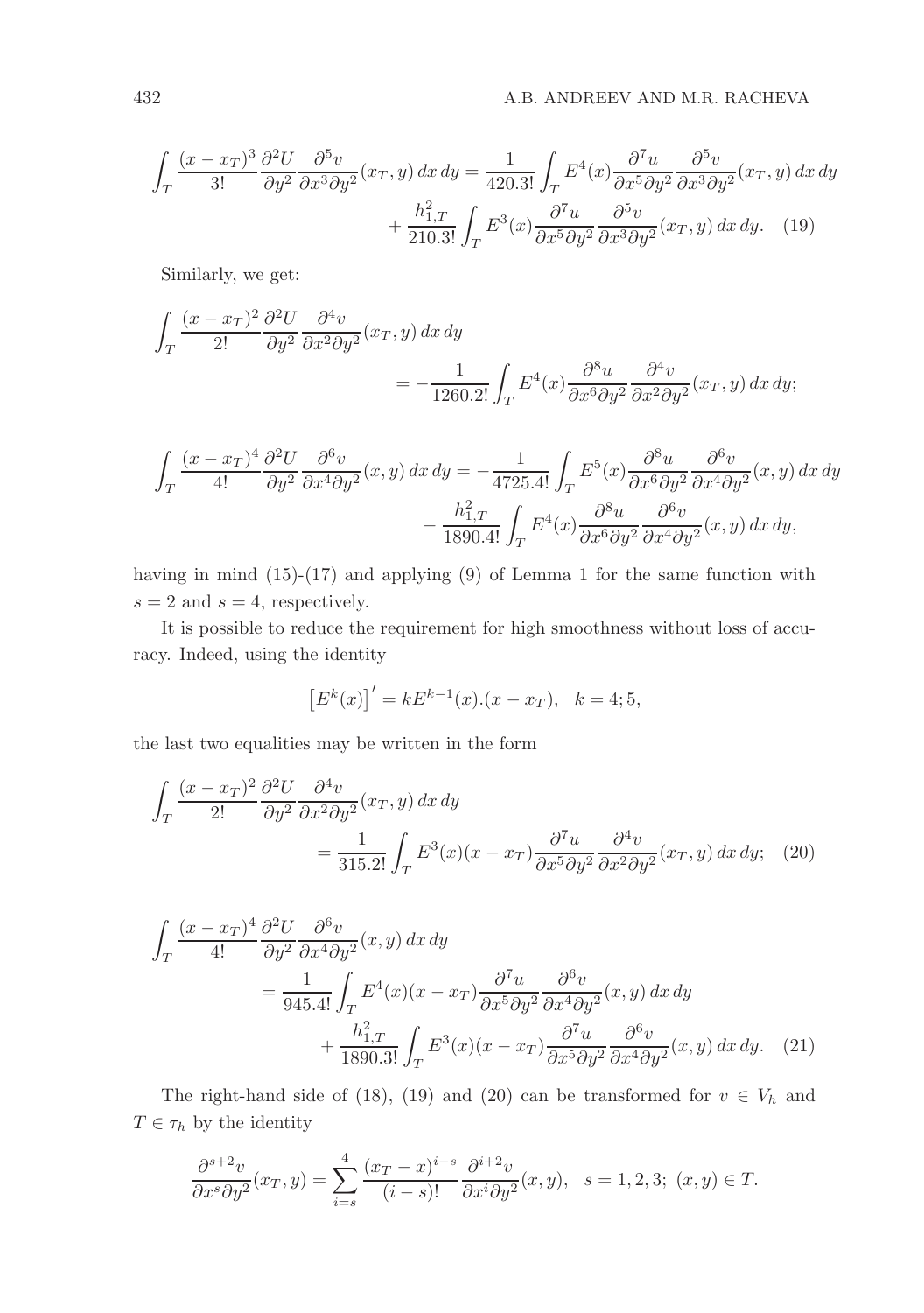From  $(14)$ ,  $(18)$ – $(21)$ , using the inverse inequality [5], we obtain

$$
\int_T \frac{\partial^2 U}{\partial y^2} \frac{\partial^2 v}{\partial y^2} dx dy \le C h^5 ||u||_{7,T} ||v||_{2,T},
$$

consequently,

$$
\int_{\Omega} \frac{\partial^2 U}{\partial y^2} \frac{\partial^2 v}{\partial y^2} dx dy \le C h^5 \|u\|_{7,\Omega} \|v\|_{2,\Omega},\tag{22}
$$

and by analogy

$$
\int_{\Omega} \frac{\partial^2 U}{\partial x^2} \frac{\partial^2 v}{\partial x^2} dx dy \le C h^5 \|u\|_{7,\Omega} \|v\|_{2,\Omega}.
$$
 (23)

Step 2. Here we consider the mixed term of the  $a$ -form. Let's consider that the following equalities hold:

$$
\sum_{T \in \tau_h} \int_T \frac{\partial^2 U}{\partial x \partial y} \frac{\partial^2 v}{\partial x \partial y} dx dy = \sum_{T \in \tau_h} \left( \int_{l_3} - \int_{l_1} \right) \frac{\partial^2 U}{\partial x \partial y} \frac{\partial v}{\partial x} dx \n- \sum_{T \in \tau_h} \int_T \frac{\partial^3 U}{\partial x \partial y^2} \frac{\partial v}{\partial x} dx dy = - \sum_{T \in \tau_h} \left( \int_{l_2} - \int_{l_4} \right) \frac{\partial^3 U}{\partial x \partial y^2} v dx \n+ \sum_{T \in \tau_h} \int_T \frac{\partial^4 U}{\partial x^2 \partial y^2} v dx dy = \sum_{T \in \tau_h} \int_T \frac{\partial^4 U}{\partial x^2 \partial y^2} v dx dy,
$$
\n(24)

because the functions  $\frac{\partial^2 U}{\partial x \partial y}$ ∂x∂y  $\frac{\partial v}{\partial y}$  and  $\frac{\partial^3 U}{\partial x \partial y}$  $\frac{\partial^2}{\partial x \partial y^2} v$  are continuous on the edges, parallel to the x and y–axes, respectively. For the line integrals we integrate over the common side of each pair of two adjacent elements with the same integrands, but in opposite direction. For integrals over any parts of  $\Gamma$  the function v vanishes.

Consider the following presentation for any  $v \in V_h$ :

$$
v(x,y) = \sum_{i,j=0}^{4} \frac{1}{i!j!} (x - x_T)^i (y - y_T)^j \frac{\partial^{i+j} v}{\partial x^i \partial y^j} (x_T, y_T) \quad \forall (x, y) \in T.
$$

Combining this equality with (24) we get:

$$
\int_{T} \frac{\partial^{4} U}{\partial x^{2} \partial y^{2}} v \, dx \, dy = \sum_{i,j=0}^{4} \int_{T} \frac{(x - x_{T})^{i} (y - y_{T})^{j}}{i! j!} \frac{\partial^{4} U}{\partial x^{2} \partial y^{2}} \frac{\partial^{i+j} v}{\partial x^{i} \partial y^{j}} (x_{T}, y_{T}) \, dx \, dy. \tag{25}
$$

We shall estimate each term in (25) using the relations of Lemma 2. First, from  $(R_1)$  for  $i, j = 0, 1, 2$  it follows that

$$
\int_{T} \frac{(x - x_T)^i (y - y_T)^j}{i! j!} \frac{\partial^4 U}{\partial x^2 \partial y^2} \frac{\partial^{i+j} v}{\partial x^i \partial y^j} (x_T, y_T) dx dy = 0.
$$
 (26)

Next, the relation  $(R_2)$  for  $i; j = 0, 1, 2$  respectively gives

$$
\int_{T} \frac{(x - x_T)^3 (y - y_T)^j}{3! j!} \frac{\partial^4 U}{\partial x^2 \partial y^2} \frac{\partial^{3+j} v}{\partial x^3 \partial y^j} (x_T, y_T) dx dy
$$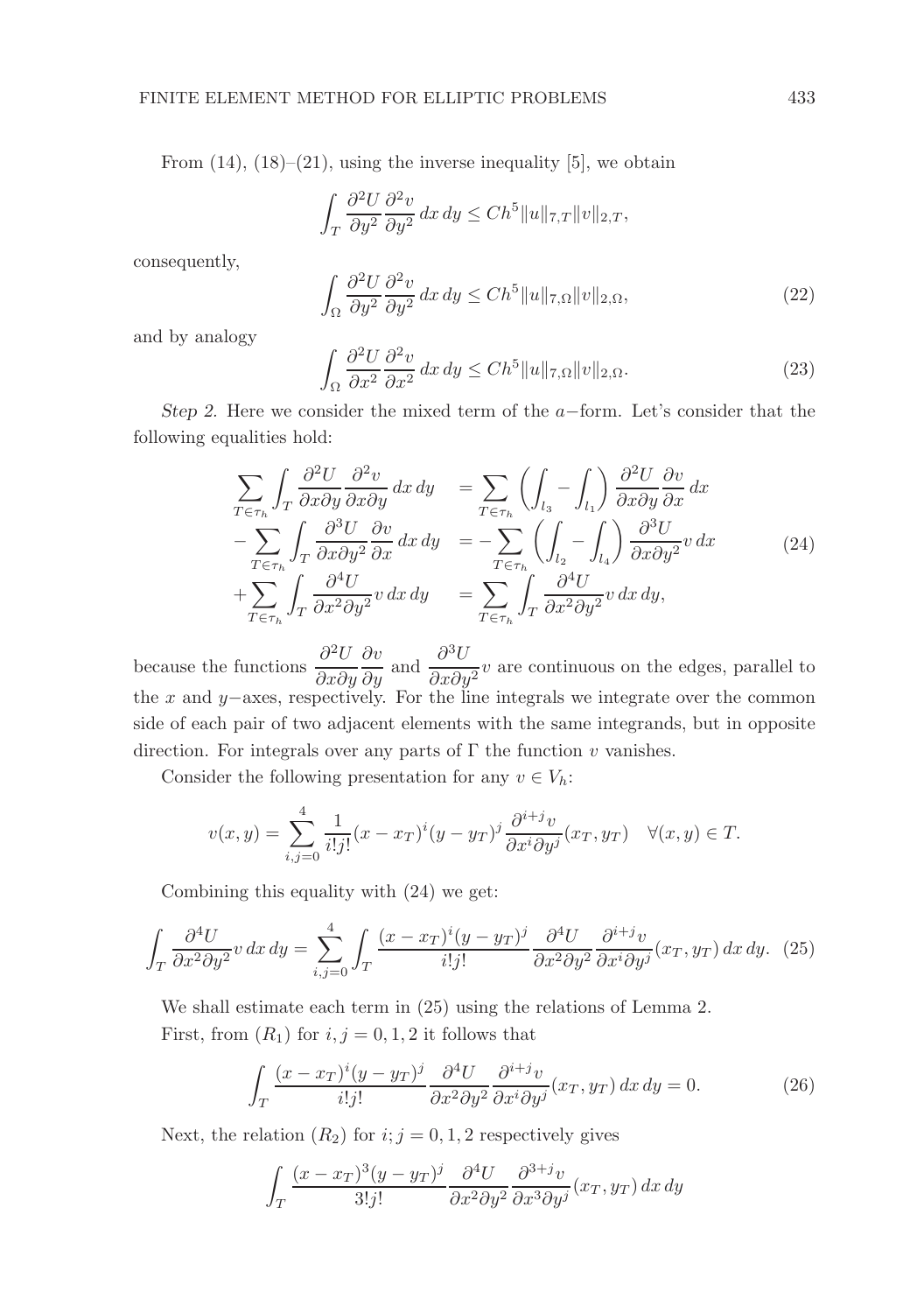$$
= \frac{1}{15.3!j!} \int_{T} E^{3}(x)(y - y_{T})^{j} \frac{\partial^{7} u}{\partial x^{5} \partial y^{2}} \frac{\partial^{3+j} v}{\partial x^{3} \partial y^{j}}(x_{T}, y_{T}) dx dy;
$$
\n
$$
\int_{T} \frac{(x - x_{T})^{i}(y - y_{T})^{3}}{i!3!} \frac{\partial^{4} U}{\partial x^{2} \partial y^{2}} \frac{\partial^{i+3} v}{\partial x^{i} \partial y^{3}}(x_{T}, y_{T}) dx dy
$$
\n
$$
= \frac{1}{15.3!3!} \int_{T} (x - x_{T})^{i} F^{3}(y) \frac{\partial^{7} u}{\partial x^{2} \partial y^{5}} \frac{\partial^{i+3} v}{\partial x^{i} \partial y^{3}}(x_{T}, y_{T}) dx dy.
$$
\n(27)

By analogy with (27), using  $(R_3)$  for  $i; j = 0, 1, 2$ , we obtain the next two equalities:

$$
\int_{T} \frac{(x - x_T)^4 (y - y_T)^j}{4! j!} \frac{\partial^4 U}{\partial x^2 \partial y^2} \frac{\partial^{4+j} v}{\partial x^4 \partial y^j} (x_T, y_T) dx dy
$$

$$
= -\frac{1}{105.4! j!} \int_{T} E^4(x) (y - y_T)^j \frac{\partial^8 u}{\partial x^6 \partial y^2} \frac{\partial^{4+j} v}{\partial x^4 \partial y^j} (x_T, y_T) dx dy
$$

$$
= \frac{1}{105.3! j!} \int_{T} E^3(x) (x - x_T) (y - y_T)^j \frac{\partial^7 u}{\partial x^5 \partial y^2} \frac{\partial^{4+j} v}{\partial x^4 \partial y^j} (x_T, y_T) dx dy;
$$
(28)

$$
\int_{T} \frac{(x - x_T)^i (y - y_T)^4}{i!4!} \frac{\partial^4 U}{\partial x^2 \partial y^2} \frac{\partial^{i+4} v}{\partial x^i \partial y^4} (x_T, y_T) dx dy
$$

$$
= -\frac{1}{105. i!4!} \int_{T} (x - x_T)^i F^4(y) \frac{\partial^8 u}{\partial x^2 \partial y^6} \frac{\partial^{i+4} v}{\partial x^i \partial y^4} (x_T, y_T) dx dy
$$

$$
= \frac{1}{105. i!3!} \int_{T} (x - x_T)^i (y - y_T) F^3(y) \frac{\partial^7 u}{\partial x^2 \partial y^5} \frac{\partial^{i+4} v}{\partial x^i \partial y^4} (x_T, y_T) dx dy.
$$

From  $(R_4)$  it follows that

$$
\int_{T} \frac{(x - x_T)^3 (y - y_T)^3}{3!3!} \frac{\partial^4 U}{\partial x^2 \partial y^2} \frac{\partial^6 v}{\partial x^3 \partial y^3} (x_T, y_T) dx dy
$$
\n
$$
= \frac{1}{15.3!.3!} \int_{T} E^3(x) (y - y_T)^3 \frac{\partial^7 u}{\partial x^5 \partial y^2} \frac{\partial^6 v}{\partial x^3 \partial y^3} (x_T, y_T) dx dy.
$$
\n
$$
+ \frac{h_{1,T}^2}{25.3!3!} \int_{T} (x - x_T) F^3(y) \frac{\partial^7 u}{\partial x^2 \partial y^5} \frac{\partial^6 v}{\partial x^3 \partial y^3} (x_T, y_T) dx dy.
$$
\n(29)

Introducing the equalities for sufficiently smooth function  $U$ 

$$
\int_{T} E^{4}(x) \frac{\partial^{6} U}{\partial x^{6}} dx dy = -4 \int_{T} (x - x_{T}) E^{3}(x) \frac{\partial^{5} U}{\partial x^{5}} dx dy,
$$
  

$$
\int_{T} F^{4}(y) \frac{\partial^{6} U}{\partial y^{6}} dx dy = -4 \int_{T} (y - y_{T}) F^{3}(y) \frac{\partial^{5} U}{\partial y^{5}} dx dy,
$$

from the relation  $(R_4)$  we get

$$
\int_T \frac{(x - x_T)^4 (y - y_T)^3}{4!3!} \frac{\partial^4 U}{\partial x^2 \partial y^2} \frac{\partial^7 v}{\partial x^4 \partial y^3} (x_T, y_T) dx dy
$$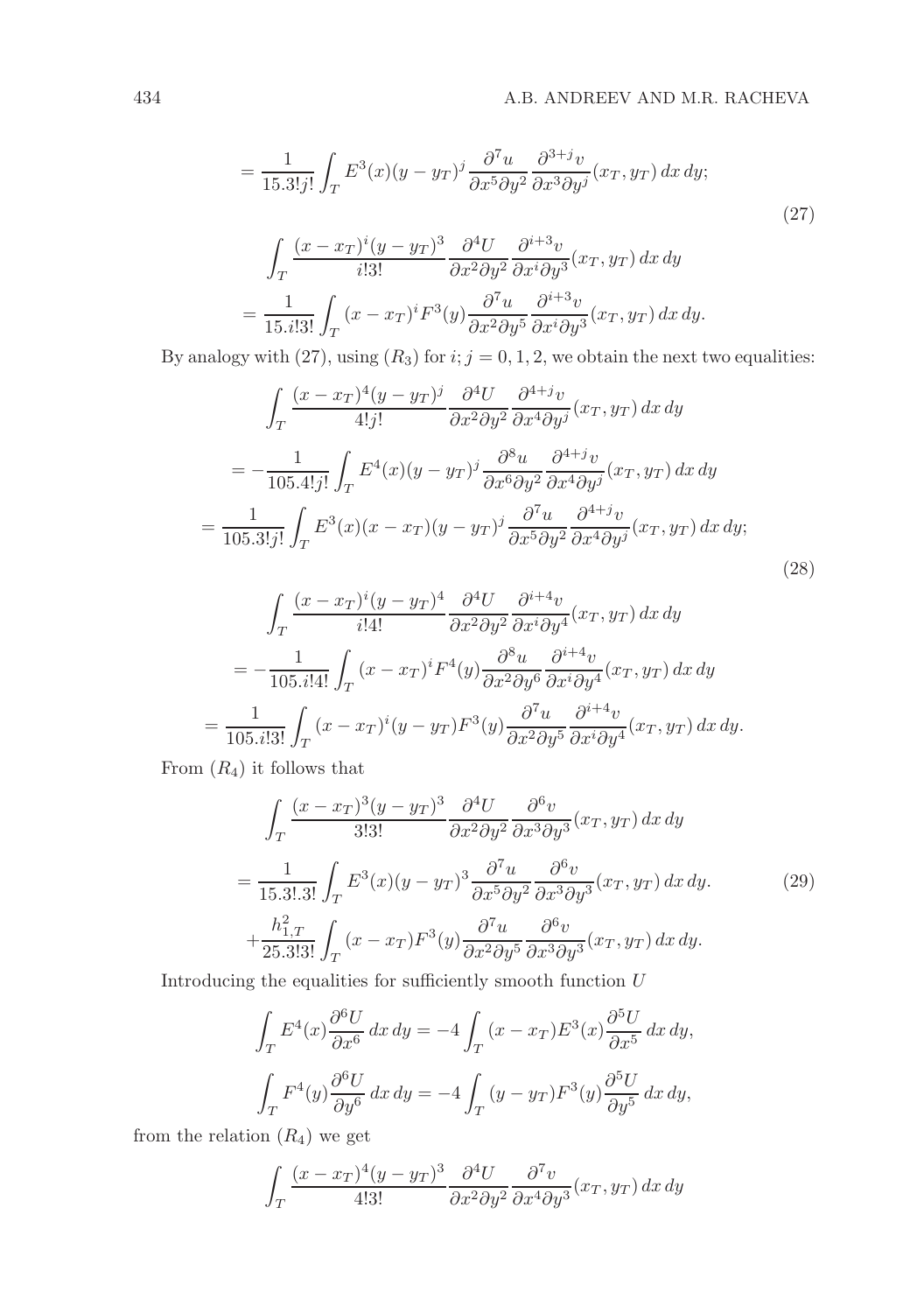$$
= \frac{1}{105.3! \cdot 3!} \int_{T} E^{3}(x)(x - x_{T})(y - y_{T})^{3} \frac{\partial^{7} u}{\partial x^{5} \partial y^{2}} \frac{\partial^{7} v}{\partial x^{4} \partial y^{3}}(x_{T}, y_{T}) dx dy.
$$
\n
$$
+ \frac{2h_{1,T}^{2}}{35.4! \cdot 3!} \int_{T} (x - x_{T})^{2} F^{3}(y) \frac{\partial^{7} u}{\partial x^{2} \partial y^{5}} \frac{\partial^{7} v}{\partial x^{4} \partial y^{3}}(x_{T}, y_{T}) dx dy
$$
\n
$$
- \frac{h_{1,T}^{4}}{175.4! \cdot 3!} \int_{T} F^{3}(y) \frac{\partial^{7} u}{\partial x^{2} \partial y^{5}} \frac{\partial^{7} v}{\partial x^{4} \partial y^{3}}(x_{T}, y_{T}) dx dy.
$$
\n(30)

Similarly,

$$
\int_{T} \frac{(x - x_T)^3 (y - y_T)^4}{3!4!} \frac{\partial^4 U}{\partial x^2 \partial y^2} \frac{\partial^7 v}{\partial x^3 \partial y^4} (x_T, y_T) dx dy
$$
\n
$$
= \frac{1}{105.3!.3!} \int_{T} (x - x_T)^3 (y - y_T) F^3(y) \frac{\partial^7 u}{\partial x^2 \partial y^5} \frac{\partial^7 v}{\partial x^3 \partial y^4} (x_T, y_T) dx dy.
$$
\n
$$
+ \frac{2h_{2,T}^2}{35.3!4!} \int_{T} E^3(x) (y - y_T)^2 \frac{\partial^7 u}{\partial x^5 \partial y^2} \frac{\partial^7 v}{\partial x^3 \partial y^4} (x_T, y_T) dx dy
$$
\n
$$
- \frac{h_{2,T}^4}{175.3!4!} \int_{T} E^3(x) \frac{\partial^7 u}{\partial x^5 \partial y^2} \frac{\partial^7 v}{\partial x^3 \partial y^4} (x_T, y_T) dx dy.
$$
\n(31)

By analogy

$$
\int_{T} \frac{(x - x_T)^4 (y - y_T)^4}{4!4!} \frac{\partial^4 U}{\partial x^2 \partial y^2} \frac{\partial^8 v}{\partial x^4 \partial y^4} dx dy
$$
\n
$$
= \frac{1}{105.4!.3!} \int_{T} E^3(x)(x - x_T)(y - y_T)^4 \frac{\partial^7 u}{\partial x^5 \partial y^2} \frac{\partial^8 v}{\partial x^4 \partial y^4} dx dy.
$$
\n
$$
+ \frac{2h_{1,T}^2}{245.4!4!} \int_{T} (x - x_T)^2 (y - y_T) F^3(y) \frac{\partial^7 u}{\partial x^2 \partial y^5} \frac{\partial^8 v}{\partial x^4 \partial y^4} dx dy
$$
\n
$$
- \frac{h_{1,T}^4}{1225.4!4!} \int_{T} (y - y_T) F^3(y) \frac{\partial^7 u}{\partial x^2 \partial y^5} \frac{\partial^8 v}{\partial x^4 \partial y^4} dx dy.
$$
\n
$$
(32)
$$

In the right-hand sides of  $(27)-(31)$  we apply the equality

$$
\frac{\partial^{i+j}v}{\partial x^{i}\partial y^{j}}(x_{T},y_{T})=\sum_{i_{0}=i,j_{0}=j}^{4}\frac{(x-x_{T})^{i_{0}-i}(y-y_{T})^{j_{0}-j}}{(i_{0}-i)!(j_{0}-j)!}\frac{\partial^{i_{0}+j_{0}}v}{\partial x^{i_{0}}\partial y^{j_{0}}}(x,y),
$$

for corresponding values of  $i$  and  $j$ .

Thus, from (26)–(32) and using the inverse inequality, we obtain

$$
\int_T \frac{\partial^2 U}{\partial x \partial y} \frac{\partial^2 v}{\partial x \partial y} dx dy \le C h_T^5 ||u||_{7,T} ||v||_{2,T},
$$

and consequently,

$$
\int_{\Omega} \frac{\partial^2 U}{\partial x \partial y} \frac{\partial^2 v}{\partial x \partial y} dx dy \le C h^5 \|u\|_{7,\Omega} \|v\|_{2,\Omega}.
$$
\n(33)

Accordingly, the three terms of a–form are estimated. Hence (22), (23) and (33) ove the theorem. prove the theorem.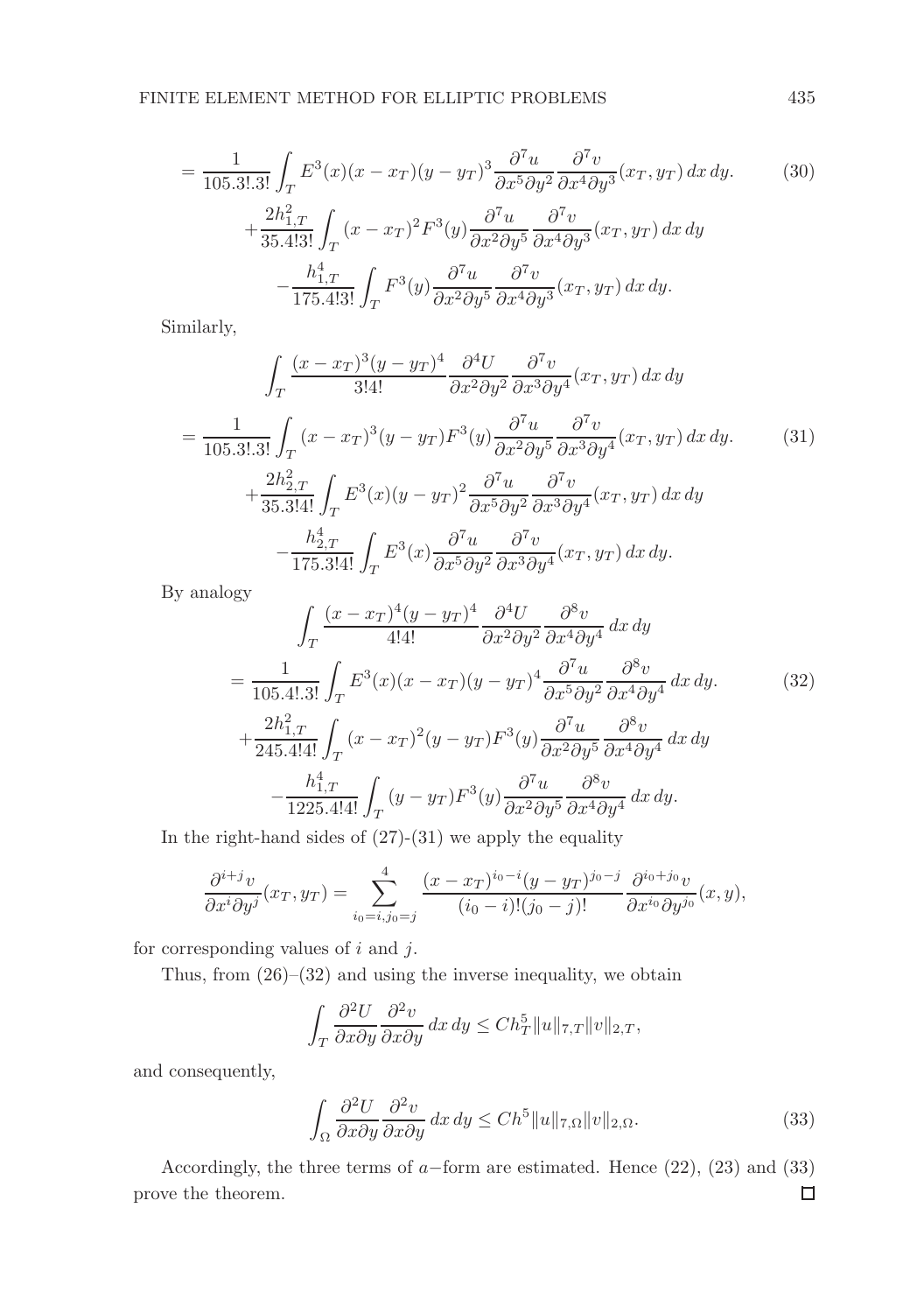As a consequence of this theorem the following ultraconvergence result holds:

Theorem 2. Let the conditions of Theorem 1 be fulfilled. Then

$$
||i_h u - P_h u||_{2,\Omega} \le Ch^5 ||u||_{7,\Omega}.
$$
\n(34)

**Proof.** It follows that  $(\alpha = const)$ :

$$
\alpha ||i_h u - P_h u||_{2,\Omega}^2 \le a(i_h u - P_h u, i_h u - P_h u)
$$
 (*V*-ellipticity)  
=  $a(i_h u - u, i_h u - P_h u)$  (elliptic projector)  

$$
\le C ||i_h u - u||_{2,\Omega} ||i_h u - P_h u||_{2,\Omega}
$$
 (continuity)  

$$
\le C h^5 ||u||_{7,\Omega} ||i_h u - P_h u||_{2,\Omega}
$$
 (from Theorem 1).

 $\Box$ 

# 5. HIGH INTERPOLATION OPERATOR  $I_{2H}$  – CONSTRUCTION AND ESTIMATIONS

First, let us consider the one-dimensional case. We keep the same notation for onedimensional FE partition, namely  $\tau_h = \{ [p_{i-1}, p_i], i = 1, ..., n \}$ . Without loss of generality one can suppose that  $n$  is an even natural number. Then the elements of  $\tau_h$  are combined by pairs of adjacent elements. A new FE partition is defined by

$$
\widetilde{\tau}_{2h} = \left\{ [p_{2k-2}, p_{2k-1}] \cup [p_{2k-1}, p_{2k}], k = 1, \ldots, \frac{n}{2} \right\}.
$$

The interpolation operator  $I_{2h}$  is characterized by the following conditions for every finite element belonging to  $\tilde{\tau}_{2h}$  and every smooth function v:

$$
I_{2h}v(p_j) = v(p_j), \quad j = 2k - 2, 2k - 1, 2k;
$$
  

$$
[I_{2h}v]'(p_j) = v'(p_j), \quad j = 2k - 2, 2k - 1, 2k;
$$
  

$$
\int_{p_j}^{p_{j+1}} I_{2h}v(x) dx = \int_{p_j}^{p_{j+1}} v(x) dx, \quad j = 2k - 2, 2k - 1.
$$

For instance, it is possible to obtain the following basic functions defined on a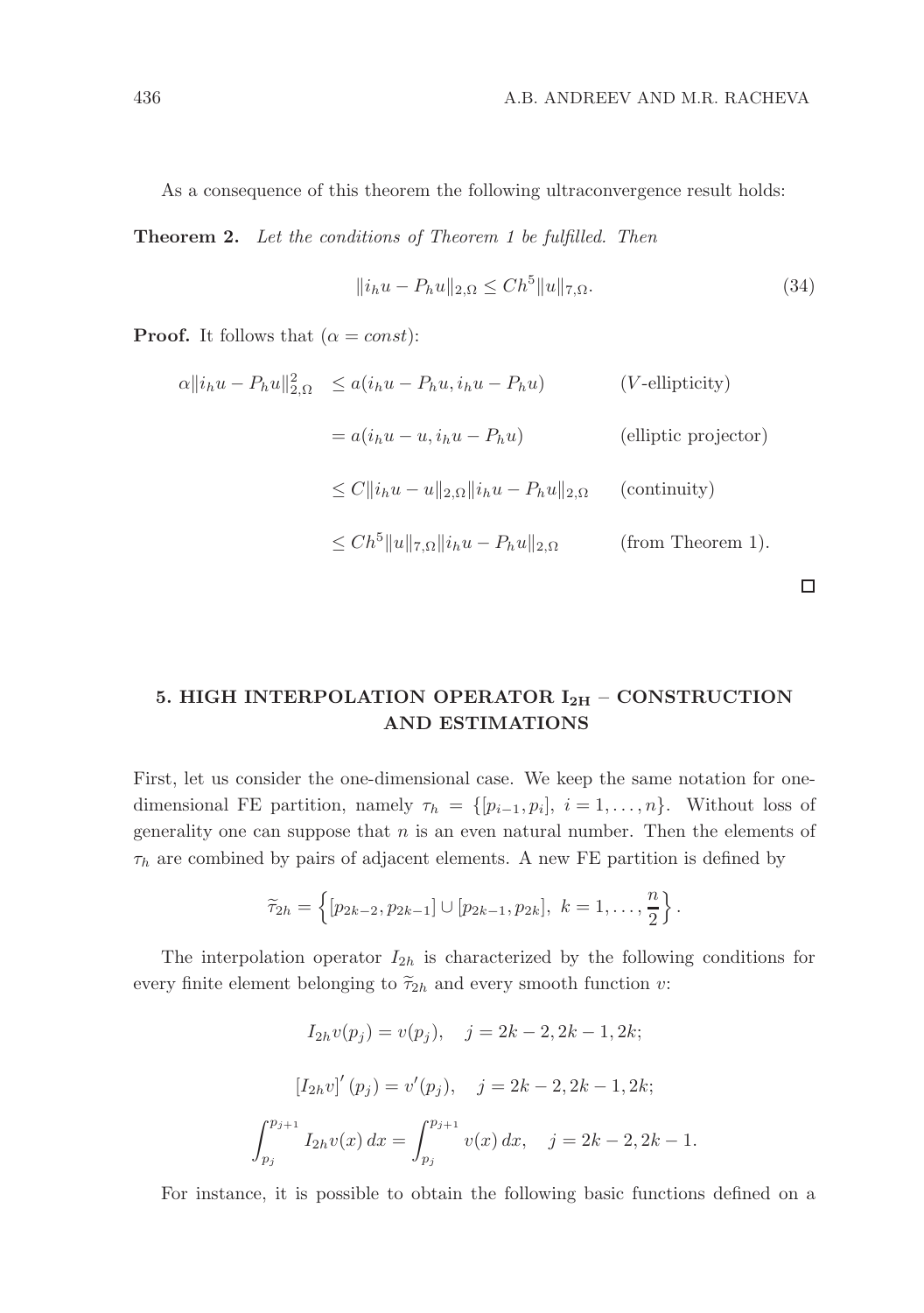reference element, i.e. for  $t \in [-1,0] \cup [0,1]$ :

$$
\psi_{1;7}(t) = \frac{1}{16}t^2(1-t)^2(\pm 72t^3 + 95t^2 \mp 14t - 33),
$$
  
\n
$$
\psi_{2;8}(t) = \frac{1}{16}t^2(1-t)^2(8t^3 \pm 9t^2 - 2t \mp 33),
$$
  
\n
$$
\psi_{3;6}(t) = \frac{1}{16}t^2(1-t)^2(1+t)^2(35 \mp 64t),
$$
  
\n
$$
\psi_4(t) = (1-t)^2(1+t)^2(1-7t^2),
$$
  
\n
$$
\psi_5(t) = t(1-t)^2(1+t)^2(1-2t)(1+2t).
$$

By affine transformation

$$
t = \frac{x - p_{2k-1}}{h},
$$

where

$$
h = \begin{cases} p_{2k} - p_{2k-1}, & x \in [p_{2k-1}, p_{2k}], \\ p_{2k-1} - p_{2k-2}, & x \in [p_{2k-2}, p_{2k-1}], \end{cases}
$$

it is not difficult to obtain the basic functions  $\psi_j(x)$ ,  $j = 1, \ldots, 8$  for any element  $[p_{2k-2}, p_{2k-1}] \cup [p_{2k-1}, p_{2k}] \in \widetilde{\tau}_{2h}.$ 

The set of degrees of freedom is  $v(p_j)$ ,  $hv'(p_j)$ ,  $j = 2k - 2, 2k - 1, 2k$  and  $\frac{1}{h} \int_{p_j}^{p_{j+1}} v(x) dx$ ,  $j = 2k - 2, 2k - 1$ .

For 2−dimensional case the basic functions are defined as a product of two onedimensional basic functions, i.e.  $\psi_{i,j}(x, y) = \psi_i(x)\psi_j(y), i, j = 1, \ldots, 8$ . Consequently, the degrees of freedom are: (i) the values of  $v, \frac{\partial v}{\partial x}, \frac{\partial v}{\partial y}$  and  $\frac{\partial^2 v}{\partial x \partial y}$  on the vertices of the four subrectangles  $T_s \in \tau_h$ ,  $s = 1, ..., 4$  such that  $\bigcup_{s=1}^4 T_s \in \tilde{\tau}_{2h}$ ; *(ii)* the integral values of v and  $\frac{\partial v}{\partial \nu}$  on the edges  $l_j$  of  $T_s \in \tau_h$ ,  $s = 1, \ldots, 4$ ; (iii) the integral values of v on the four subrectangles  $T_s$ ,  $s = 1, \ldots, 4$  multiplied or divided by the corresponding sizes characterizing the mesh of  $\tau_h$ .

In this way the operator  $I_{2h}$  is defined on the mesh  $\tilde{\tau}_{2h}$  of size  $2h$ , obtained as a result of arranging in groups of adjacent elements  $T_s \in \tau_h$ ,  $s = 1, \ldots, 4$ . Let  $\widetilde{V}_{2h} \subset V$ be finite element spaces associated with  $\tilde{\tau}_{2h}$ . Then  $\tilde{V}_{2h}$  consists of polynomials of degree 7 at most in each variable.

By constructing  $I_{2h}$ , the following properties are valid:

$$
I_{2h} \circ i_h = I_{2h},\tag{35}
$$

$$
||I_{2h}v||_{r,\Omega} \le C||v||_{r,\Omega} \quad \forall v \in V_h, \ r = 0, 1, 2,
$$
\n(36)

because the interpolation operator  $I_{2h}: V_h \to \widetilde{V}_{2h}$  is bounded.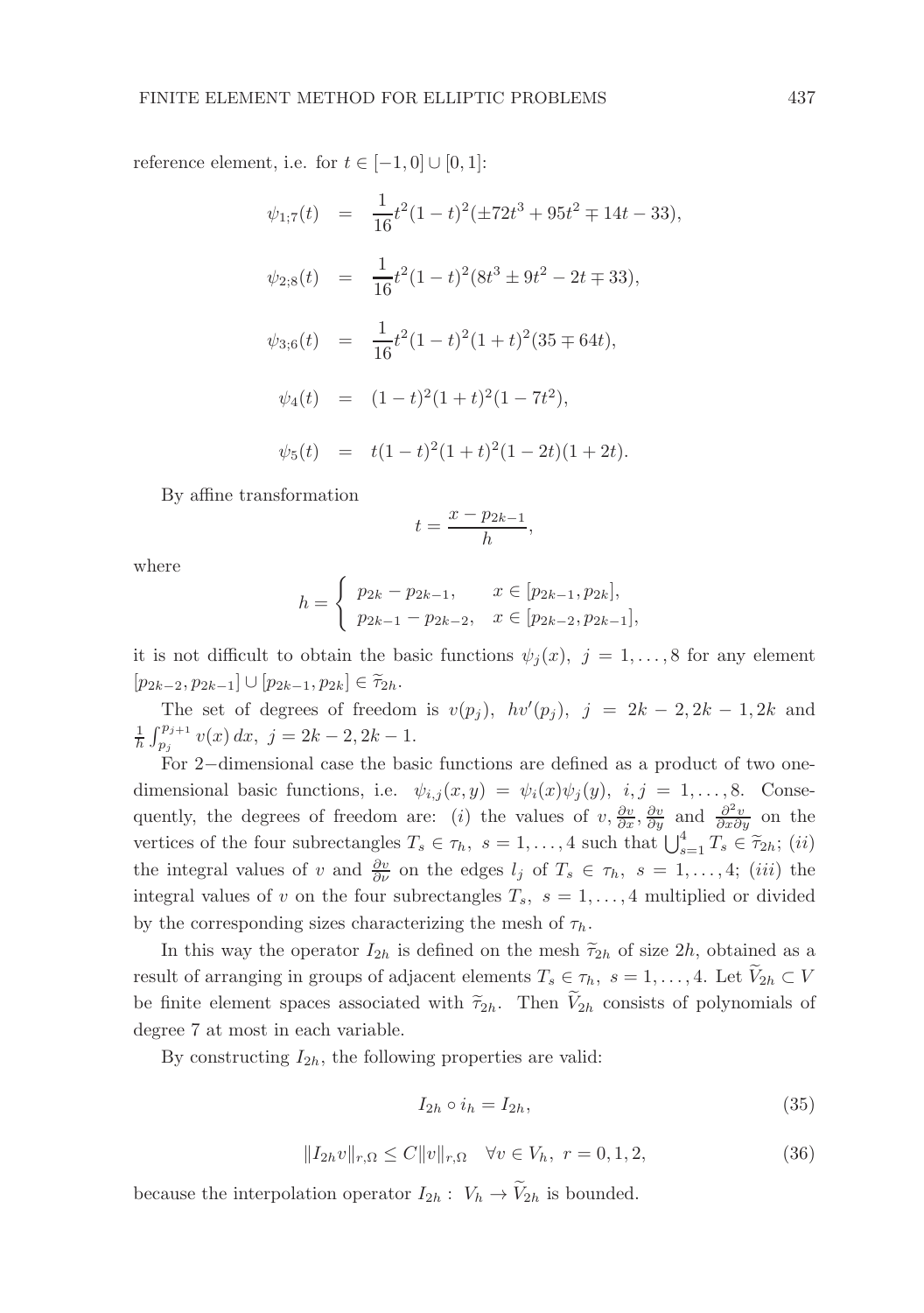□

Finally, having in mind that the interpolation polynomial  $I_{2h}v$  is of degree seven, it follows

$$
||I_{2h}v - v||_{2,\Omega} \le Ch^6 ||v||_{7,\Omega}.
$$
\n(37)

The next theorem contains the main estimation:

**Theorem 3.** Let  $u \in H^7(\Omega)$ . The following estimate holds:

$$
||I_{2h} \circ P_h u - u||_{2,\Omega} \le Ch^5 ||u||_{7,\Omega}.
$$
\n(38)

Proof. Applying (35), brings to

$$
I_{2h} \circ P_h u - u = I_{2h} \circ (P_h u - i_h u) + (I_{2h} u - u).
$$

From (36) we have

$$
||I_{2h} \circ P_h u - u||_{2,\Omega} \le ||P_h u - i_h u||_{2,\Omega} + ||I_{2h} u - u||_{2,\Omega}.
$$

Using (34) and (37), we complete the proof.

# 6. ULTRACONVERGENCE FOR BIHARMONIC EIGENVALUE PROBLEM

Here we present a direct application of the result obtained in the previous section. Consider the following fourth-order elliptic eigenvalue problem: find  $\lambda \in \mathbf{R}$ ,  $u(x, y) \in$  $V, u \neq 0$ , such that

$$
a(u, v) = \lambda(u, v), \quad \forall v \in V.
$$
\n(39)

Introduce an approximate eigenvalue problem, which corresponds to (39): find  $\lambda_h \in \mathbf{R}, u_h(x, y) \in V_h, u_h \neq 0$ , such that

$$
a(u_h, v) = \lambda_h(u_h, v), \quad \forall v \in V_h.
$$
\n
$$
(40)
$$

The assumption here is that the FE space  $V_h$  uses polynomials of degree four. A more general case is discussed in  $[2]$ . That being the case, it is well known (see  $[4, 8]$ ) that the rate of convergence of FE approximation to the eigenvalues and eigenfunctions is given by the following estimates:

$$
|\lambda - \lambda_h| \le C(\lambda) h^6 \|u\|_{5,\Omega}^2,\tag{41}
$$

$$
||u - u_h||_{2,\Omega} \le C(\lambda) h^3 ||u||_{5,\Omega}.
$$
\n(42)

The solutions of (39) and (40) are related to the Rayleigh quotient

$$
\lambda = \frac{a(u, u)}{(u, u)}
$$
 and  $\lambda_h = \frac{a(u_h, u_h)}{(u_h, u_h)}$ .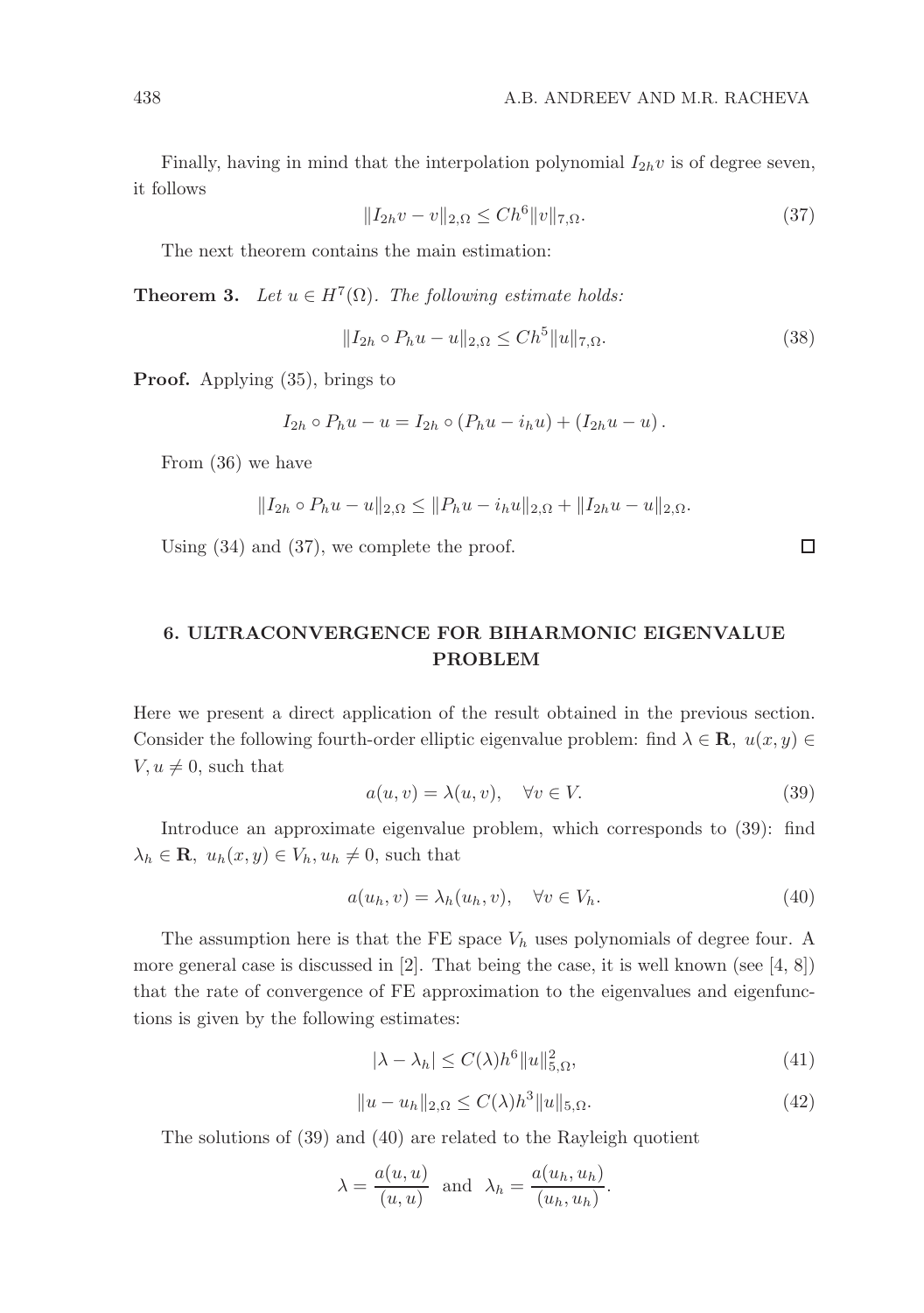First, let us estimate the difference  $u_h - P_h u$  in  $H^2$ -norm of higher order of accuracy as compared to the estimates (4) and (42). This special feature of both functions is called to satisfy a superclose property (cf. [12]).

An important result related to the ultraconvergence patch-recovery for approximate eigenpairs is presented by the following lemma:

**Lemma 3.** Let the eigenfunction  $u(x, y) \in H^5(\Omega) \cap V$  and let  $u_h$  be the corresponding FE approximation obtained by  $(40)$ . Then

$$
||u_h - P_h u||_{2,\Omega} \le Ch^6 ||u||_{5,\Omega}.
$$
\n(43)

**Proof.** What is obtained from the ellipticity on the FE space is  $(\rho_1 = const)$ :

$$
\rho_1 \|u_h - P_hu\|_{2,\Omega}^2 \le a(u_h - P_hu, u_h - P_hu).
$$

Let us denote  $u_h - P_h u = z_h \in V_h$ . Using the orthogonal property of  $P_h$ , it follows that

$$
\rho_1 ||z_h||_{2,\Omega}^2 \leq \lambda_h(u_h, z_h) - a(P_h u, z_h)
$$
  
=  $(\lambda_h - \lambda)(u_h, z_h) + \lambda(u_h, z_h) - a(u, z_h)$   
=  $(\lambda_h - \lambda)(u_h, z_h) + \lambda(u_h - u, z_h) + \lambda(u, z_h) - a(u, z_h)$   
=  $(\lambda_h - \lambda)(u_h, z_h) + \lambda(u_h - u, z_h)$   
 $\leq |\lambda - \lambda_h| ||u_h||_{0,\Omega} ||z_h||_{2,\Omega} + \lambda ||u_h - u||_{-1,\Omega} ||z_h||_{1,\Omega}.$ 

Note that in the last step we use the duality in negative norms. The estimate (43) follows from (41) and the inequality [9]

$$
||u_h - u||_{-1,\Omega} \le Ch^6 ||u||_{5,\Omega}.
$$

In order to prove our main result concerning the ultraconvergence patch-recovery to the approximate eigenpairs we need the following lemma:

**Lemma 4.** Let  $(\lambda, u)$  be any eigenpair obtained by (39). Then for every  $w \in V$  and  $w \neq 0$ , the following inequality holds:

$$
\left| \frac{a(w, w)}{(w, w)} - \lambda \right| \le C \frac{\|w - u\|_{2, \Omega}^2}{(w, w)}.
$$
\n(44)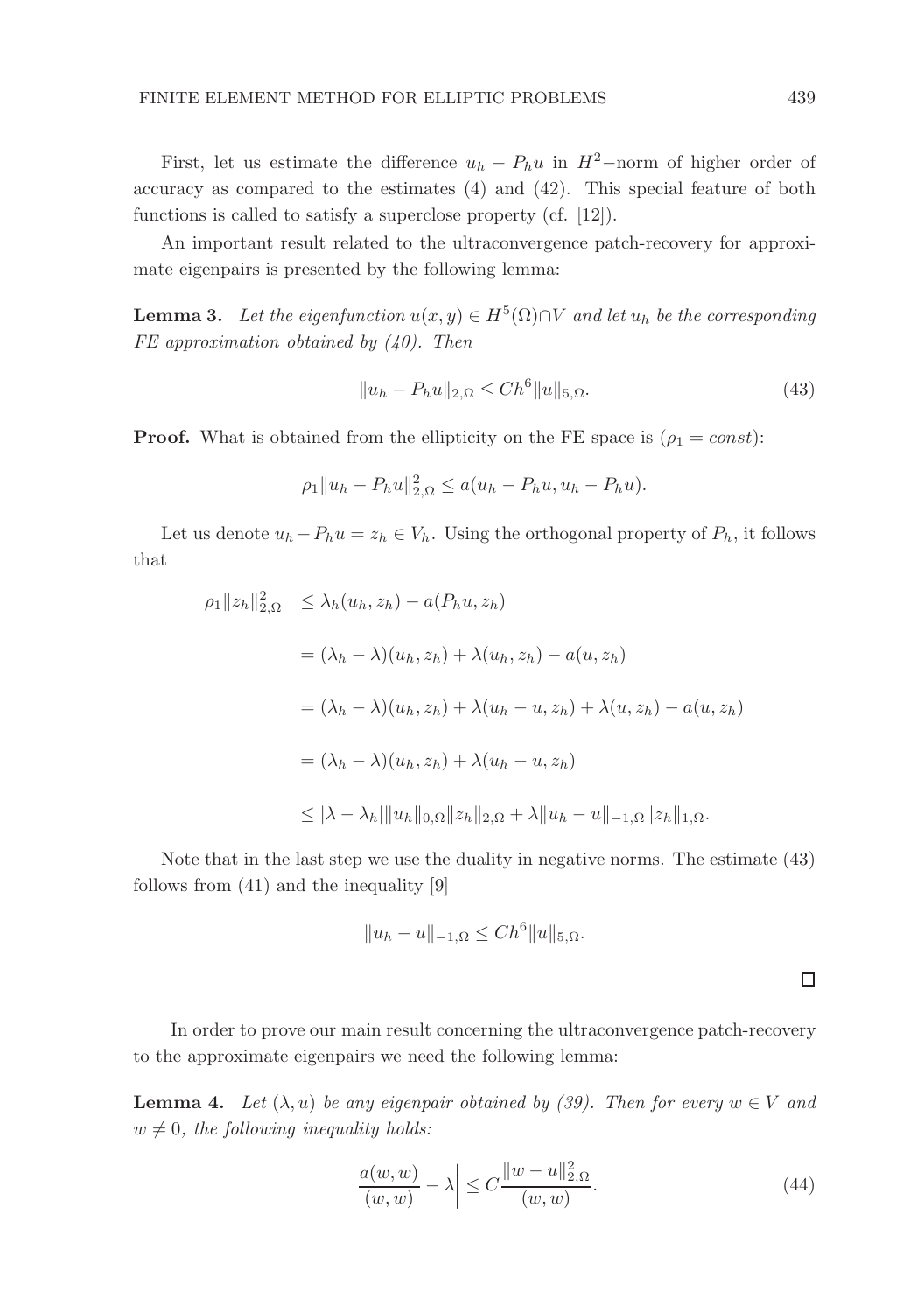**Proof.** Denote  $w - u = \varphi \in V \equiv H_0^2(\Omega)$ , consequently  $w = u + \varphi$ . Hence the estimate (44) is equivalent to

$$
|a(u+\varphi, u+\varphi) - \lambda(u+\varphi, u+\varphi)| \le C ||\varphi||_{2,\Omega}^2 \quad \forall v \in V.
$$

We transform the left-hand side of this inequality:

$$
|a(u, u) + 2a(u, \varphi) + a(\varphi, \varphi) - \lambda(u, u) - 2\lambda(u, \varphi) - \lambda(\varphi, \varphi)|
$$
  
= 
$$
|a(u, u) + a(\varphi, \varphi) - \lambda(u, u) - \lambda(\varphi, \varphi)|.
$$

Giving an account of  $a(u, u) = \lambda(u, u)$ , it follows from the continuity that

$$
|a(u + \varphi, u + \varphi) - \lambda(u + \varphi, u + \varphi)| = |a(\varphi, \varphi) - \lambda(\varphi, \varphi)|
$$
  

$$
\leq C_1 \|\varphi\|_{2, \Omega}^2 + \lambda \|\varphi\|_{0, \Omega}^2
$$
  

$$
\leq C \|\varphi\|_{2, \Omega}^2,
$$

which proves the lemma.

The main result of this section is contained in the next theorem:

**Theorem 4.** Let  $(\lambda, u)$  be an exact eigenpair and  $(\lambda_h, u_h)$  be its FE approximation. Assume that the conditions of Theorem 3 and Lemma 3 are fulfilled such that the ultraconvergence estimations  $(38)$  and  $(43)$  hold. Then

$$
||I_{2h}u_h - u||_{2,\Omega} \le Ch^5 ||u||_{7,\Omega},
$$
\n(45)

$$
\left| \frac{a(I_{2h}u_h, I_{2h}u_h)}{(I_{2h}u_h, I_{2h}u_h)} - \lambda \right| \le Ch^{10} \|u\|_{7,\Omega}.
$$
\n(46)

Proof. The estimate (45) can be proved by Theorem 3 and Lemma 3:

$$
||I_{2h}u_h - u||_{2,\Omega} \le ||I_{2h}u_h - I_{2h}P_hu||_{2,\Omega} + ||I_{2h}P_hu - u||_{2,\Omega}
$$
  

$$
\le ||I_{2h}|| ||u_h - P_hu||_{2,\Omega} + ||I_{2h}P_hu - u||_{2,\Omega}.
$$

The interpolation operator  $I_{2h}$  :  $\mathit{V}_h$   $\rightarrow$   $\widetilde{\mathit{V}}_{2h}$  is compact. So

$$
||I_{2h}|| = \sup_{v_h \in V_h} \frac{||I_{2h}v_h||_{2,\Omega}}{||v_h||_{2,\Omega}} \le const.
$$

Therefore

$$
||I_{2h}u_h - u||_{2,\Omega} \le C_1 h^6 ||u||_{5,\Omega} + C_2 h^5 ||u||_{7,\Omega}.
$$

 $\Box$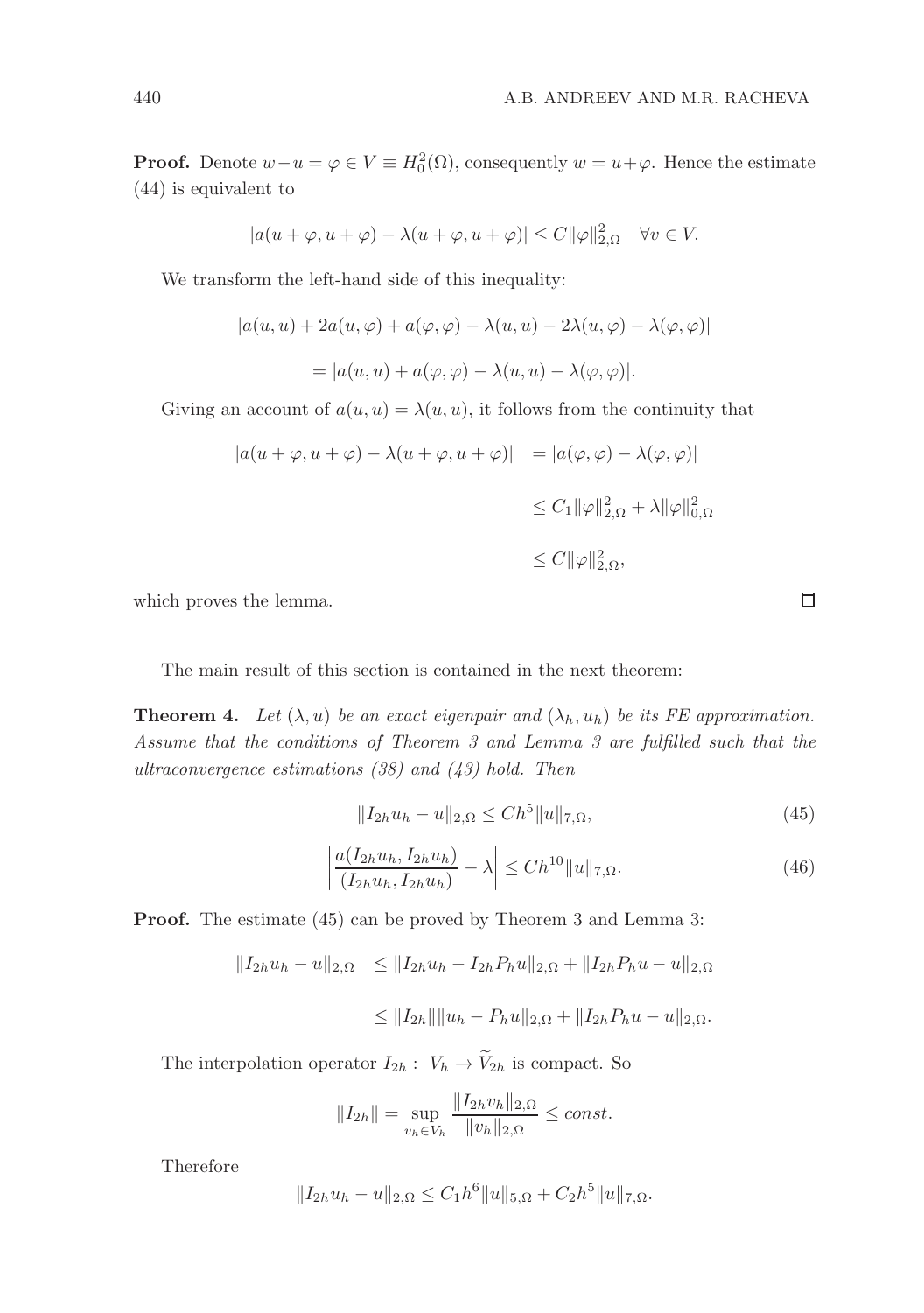In order to prove the inequality (46) Lemma 4 and (45) should be used:

$$
\left| \frac{a(I_{2h}u_h, I_{2h}u_h)}{(I_{2h}u_h, I_{2h}u_h)} - \lambda \right| \leq C \frac{\|I_{2h}u_h - u\|_{2,\Omega}^2}{\|I_{2h}u_h\|_{0,\Omega}^2}
$$

$$
\leq Ch^{10} \|u\|_{7,\Omega}^2.
$$

## 7. NUMERICAL RESULTS

Consider a simple model problem of a thin bar of length l which is simply supported at its endpoints. The flexural rigidity and the density of the rod are units. Accordingly, we solve the following differential system:

$$
u^{IV} = \lambda u, \quad x \in (0, l),
$$
  

$$
u(0) = u'(0) = 0,
$$
  

$$
u(l) = u'(l) = 0.
$$

The exact eigenvalues  $\lambda_j$ ,  $j = 1, 2, \ldots$  satisfy the equation  $(k_j = \sqrt[4]{\lambda_j})$ :

$$
\cos k_j l \cosh k_j l = 1,
$$

and the exact eigenfunction are

$$
u_j(x) = C [(\sinh k_j l - \sin k_j l)(\cosh k_j x - \cos k_j x) - (\cosh k_j l - \cos k_j l)(\sinh k_j x - \sin k_j x)].
$$

When  $l = 1$ , the first three exact eigenvalues are:

$$
\lambda_1=500.563901740433, \quad \lambda_2=3803.53708049787, \quad \lambda_3=14617.6301311223.
$$

Though one-dimensional case is under consideration here, it still presents a relevant illustration of rectangular FE theory.

In Table 1 and Table 2 the efficiency of patch-recovery technique is illustrated.  $N_e$ denotes the number of elements in partition  $\tau_h$ .

Let us introduce

$$
\widetilde{\lambda}_{h,j} = \frac{a(I_{2h}u_{h,j}, I_{2h}u_{h,j})}{(I_{2h}u_{h,j}, I_{2h}u_{h,j})}.
$$

Table 3 and Table 4 confirm the estimation obtained in Theorem 4 for eigenvalues.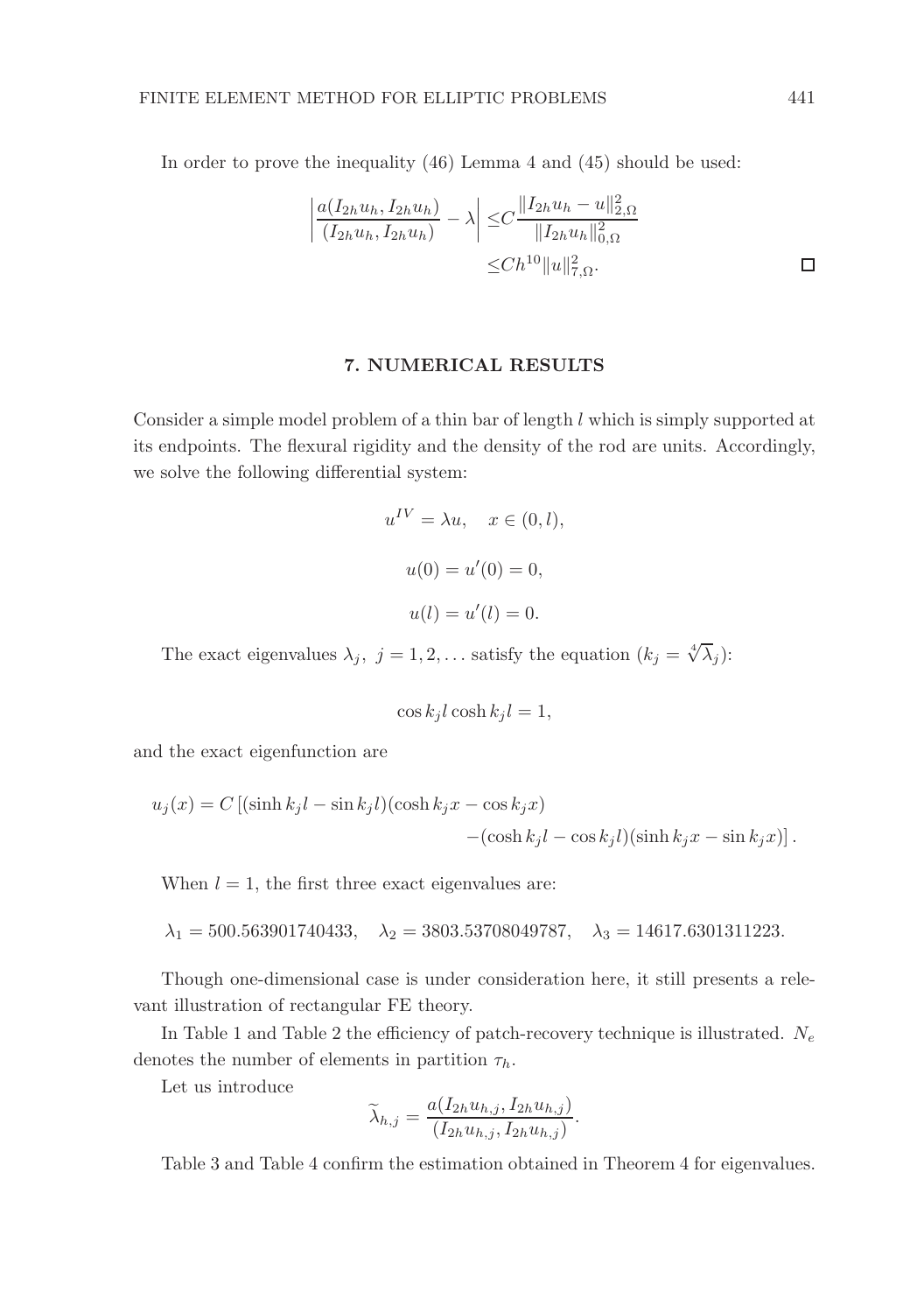| Table 1: The error $  u_j - u_{h,j}  _{2,\Omega}$ |  |                                                                                           |                                                 | Table 2: The error $  u_j - I_{2h}u_{h,j}  _{2,\Omega}$ |                                                                                                                                                                                                                                                      |  |  |  |  |
|---------------------------------------------------|--|-------------------------------------------------------------------------------------------|-------------------------------------------------|---------------------------------------------------------|------------------------------------------------------------------------------------------------------------------------------------------------------------------------------------------------------------------------------------------------------|--|--|--|--|
|                                                   |  | $N_e$ $j=1$ $j=2$ $j=3$                                                                   |                                                 |                                                         | $N_e$ $j=1$ $j=2$ $j=3$                                                                                                                                                                                                                              |  |  |  |  |
|                                                   |  | 8 0.88 0.16 $1.1 \times 10^{-2}$                                                          |                                                 |                                                         | $\begin{tabular}{ c c c c } \hline 8 & 6.8\times10^{-2} & 1.9\times10^{-3} & 3.6\times10^{-5} \\ 16 & 2.6\times10^{-2} & 7.1\times10^{-3} & 2.3\times10^{-5} \\ 32 & 9.5\times10^{-3} & 2.9\times10^{-4} & 9.1\times10^{-6} \\ \hline \end{tabular}$ |  |  |  |  |
|                                                   |  | 16 0.19 $1.9 \times 10^{-2}$ $1.3 \times 10^{-3}$                                         |                                                 |                                                         |                                                                                                                                                                                                                                                      |  |  |  |  |
|                                                   |  | $32\left[2\times10^{-2}\right]\left[2.5\times10^{-3}\right]\left[1.7\times10^{-4}\right]$ |                                                 |                                                         |                                                                                                                                                                                                                                                      |  |  |  |  |
| Table 3: The error $ \lambda_j - \lambda_{h,j} $  |  |                                                                                           |                                                 |                                                         | Table 4: The error $ \lambda_j - \tilde{\lambda}_{h,j} $                                                                                                                                                                                             |  |  |  |  |
|                                                   |  |                                                                                           |                                                 |                                                         |                                                                                                                                                                                                                                                      |  |  |  |  |
|                                                   |  |                                                                                           | $N_e$ $j=1$ $j=2$ $j=3$ $N_e$ $j=1$ $j=2$ $j=3$ |                                                         |                                                                                                                                                                                                                                                      |  |  |  |  |
|                                                   |  |                                                                                           |                                                 |                                                         |                                                                                                                                                                                                                                                      |  |  |  |  |
|                                                   |  |                                                                                           |                                                 |                                                         |                                                                                                                                                                                                                                                      |  |  |  |  |
|                                                   |  |                                                                                           |                                                 |                                                         |                                                                                                                                                                                                                                                      |  |  |  |  |

### 8. CONCLUDING REMARKS

The ultraconvergence results for the approximation of some planar fourth-order elliptic problems enable us to conclude that:

- We present an ultraconvergent patch-recovery method applied to biharmonic problems and using rectangular finite elements. This method requires some sort of elaboration but in return gives an effective and simple algorithm;
- The interpolated finite elements described in the paper are in higher preference as compared to the standard rectangular elements. They gain two order higher convergence and even four order when they are applied to eigenvalue problem;
- In order to concentrate on the local recovery procedures, it is assumed that the exact solutions of the problems considered here are sufficiently smooth. In other words, the discussion of the singularity and boundary behaviour is omitted;
- Application of the patch-recovery method to eigenvalue problems is related to the supercloseness between the elliptic (Ritz) projection and the approximate eigenfunction (see Lemma 3);
- This paper employs a kind of analysis that can be applied to more general fourthorder elliptic operator. It is also open to generalizations to higher dimension tensor product spaces, especially for brick elements in three dimensions. These will be addressed in a separate paper.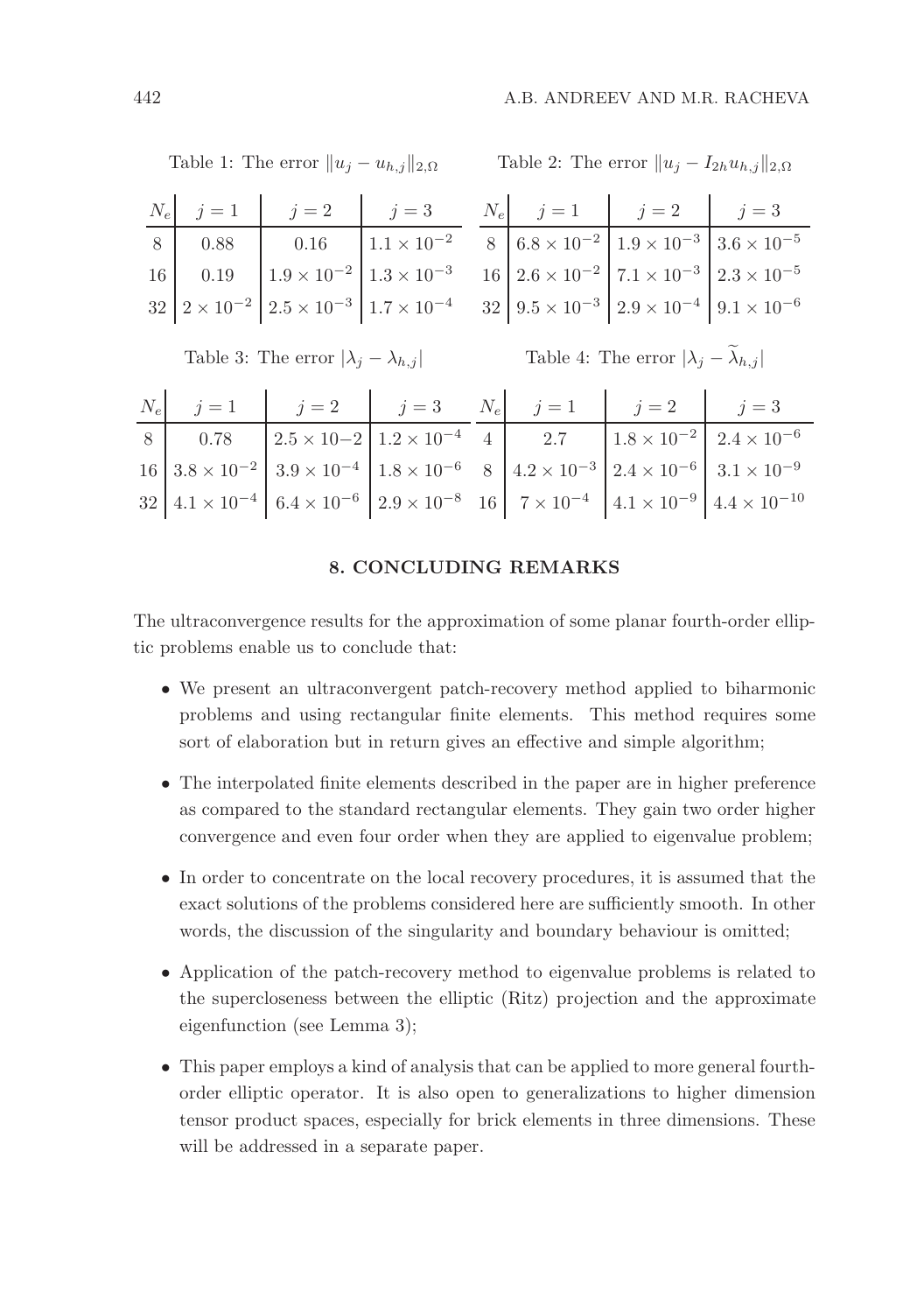#### REFERENCES

- [1] Ainswort M. and Oden J.T., A Posteriori Error Estimation in Finite Element Analysis. Wiley Interscience, New York, 2000.
- [2] A.B. Andreev, Supercloseness between the elliptic projection and the approximate eigenfunction and its application to a postprocessing of finite element eigenvalue problems, LNCS 3401, Springer-Verlag, 100-107, 2005.
- [3] A. B. Andreev, T. T. Dimov and M. R. Racheva, One-dimensional patch-recovery finite element method for fourth-order elliptic problems, LNCS 3401, Springer-Verlag, 110 117, 2004.
- [4] I. Babuška, J. Osborn, Eigenvalue Problems, Handbook of Numer. Anal., Vol.II, North-Holland, Amsterdam, 1991.
- [5] P.G. Ciarlet, The Finite Element Method for Elliptic Problems, North-Holland, Amsterdam, New York, Oxford, 1978.
- [6] Li B., Zhang Z., Analysis of a class of superconvergence patch-recovery techniques for linear and bilinear finite elements, Numer. Methods for Partial Differential Equations 15 (1999), 151-167.
- [7] Liu Q., Yan N. and Zhou A., A rectangular test for interpolated finite elements, Proceedings of Systems Science & Systems Engineering, Culture Publish Co., 1991, 217-229.
- [8] G. Strang, G.J. Fix, An Analysis of the Finite Elemente Method, Prentice-Hall, Englewood Cliffs, NJ, 1973.
- [9] Thomee V., Galerkin Finite Element Methods for Parabolic Problems, Springer, 1997.
- [10] T.D. Todorov and M.R. Racheva, Applications of a two-level method for isoparametric iterative scheme for solving elliptic problems, Notes on Numerical Fluid Mechanics, Springer-Verlag, Vol. 73, 196-203, 2000.
- [11] Verfürth T., A Posteriori Error Estimation and Adaptive Mesh Refinement Techniques, Teubner Skripten zur Numerik, B. G. Teubner, Stuttgart, 1995.
- [12] L.B. Wahlbin, Superconvergence in Galerkin FEM, Springer-Verlag, Berlin, 1995.
- [13] Wang J., A superconvergence analysis for finite element solutions by the leastsquares surface fitting on irregular meshes for smooth problems, J. Math. Study  $33(3)$  (2000).
- [14] Zhimin Zhang, Runchang Lin, Ultraconvergence of ZZ patch recovery at mesh symmetry points, Numer. Math. (2003) 95, 781-801.
- [15] Zhu Q. and Zhao Q., SPR technique and finite element correction, Numer. Math. (2003) 96, 185-196.